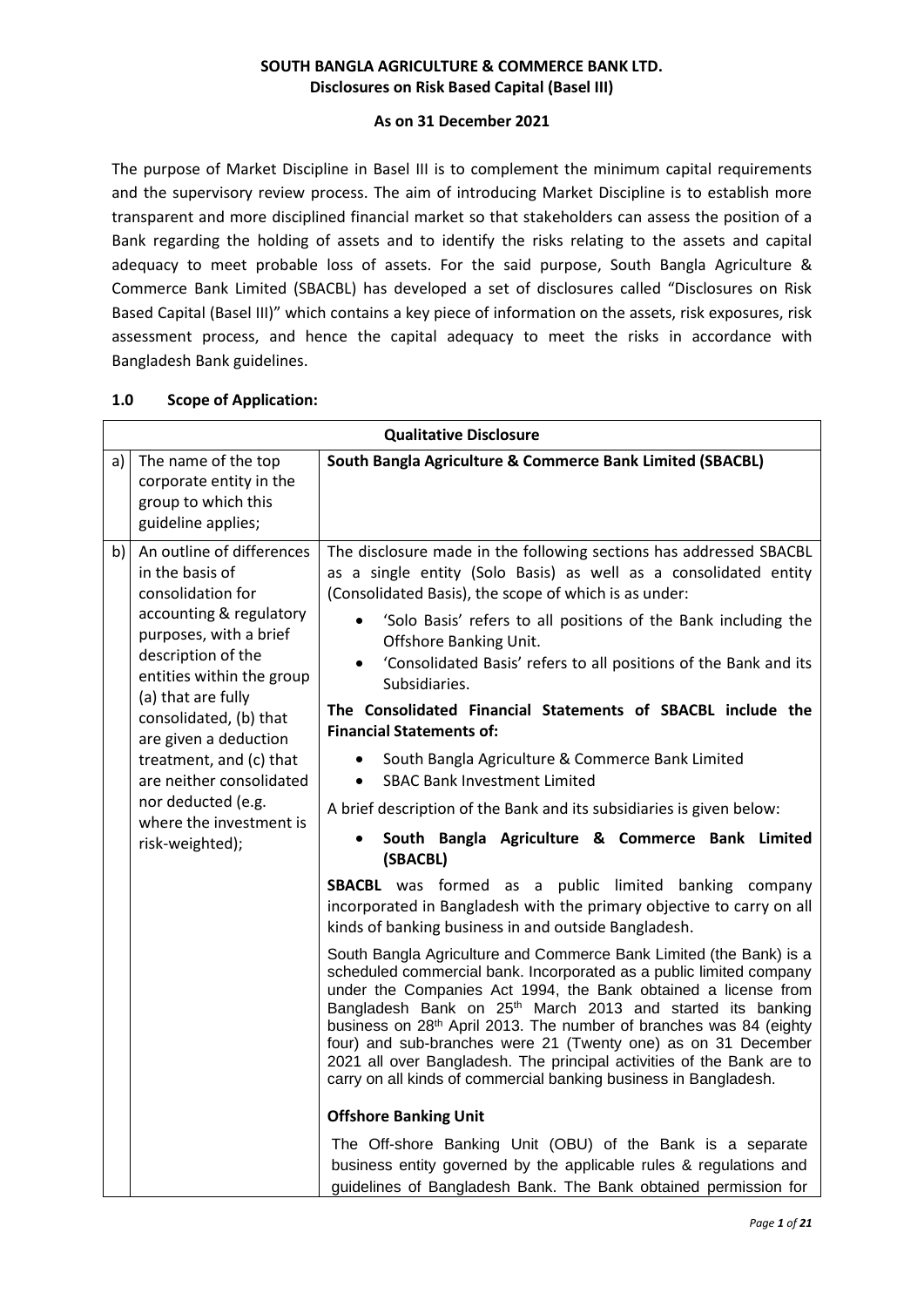|    |                                                                                                                                                                                                       | conducting the activities of OBU under reference letter no. BRPD<br>(03)/744(127)/2020-5140 dated 15 July 2020 of Bangladesh Bank.<br>The Bank started the operation of OBU on 22 October 2020. The<br>number of OBU was one as on 31 December 2021, located at<br>International Division, Head Office, and Dhaka.<br>The principal activities of the OBUs are to provide commercial<br>banking services through its Unit within the rules & regulations and<br>guidelines of Bangladesh Bank applicable for the Off-shore Banking<br>Units.                                                                    |
|----|-------------------------------------------------------------------------------------------------------------------------------------------------------------------------------------------------------|-----------------------------------------------------------------------------------------------------------------------------------------------------------------------------------------------------------------------------------------------------------------------------------------------------------------------------------------------------------------------------------------------------------------------------------------------------------------------------------------------------------------------------------------------------------------------------------------------------------------|
|    |                                                                                                                                                                                                       | Subsidiaries of South Bangla Agriculture & Commerce Bank Limited:                                                                                                                                                                                                                                                                                                                                                                                                                                                                                                                                               |
|    |                                                                                                                                                                                                       | The Bank has 01 (One) Subsidiary company as on 31 December 2021<br>-1) SBAC Bank Investment Limited (SBACBIL).                                                                                                                                                                                                                                                                                                                                                                                                                                                                                                  |
|    |                                                                                                                                                                                                       | SBAC Bank Investment Limited (SBACBIL).                                                                                                                                                                                                                                                                                                                                                                                                                                                                                                                                                                         |
|    |                                                                                                                                                                                                       | SBAC Bank Investment Limited is a Subsidiary Company of SBAC Bank<br>Limited incorporated as a Private Limited Company the Registrar of<br>Joint Stock Companies and Firms vide certificate of incorporation<br>no.C-169950/2021 dated 21 March 2021 under the Companies Act-<br>1994. The Main objective of the company is to act as a full-fledged<br>Stock Broker & Stock Dealer to execute buy and sell orders and to<br>maintain its own portfolio as well as customers' portfolios under the<br>discretion of customers. The company also will perform the other<br>activities related to Capital Market. |
| c) | Any restrictions, or<br>other major<br>impediments, on the                                                                                                                                            | Not applicable.                                                                                                                                                                                                                                                                                                                                                                                                                                                                                                                                                                                                 |
|    | transfer of funds or<br>regulatory capital within<br>the group;                                                                                                                                       |                                                                                                                                                                                                                                                                                                                                                                                                                                                                                                                                                                                                                 |
|    |                                                                                                                                                                                                       | <b>Quantitative Disclosure</b>                                                                                                                                                                                                                                                                                                                                                                                                                                                                                                                                                                                  |
| d) | The aggregate amount<br>of surplus capital of<br>insurance subsidiaries<br>(whether deducted or<br>subjected to an<br>alternative method) is<br>included in the capital of<br>the consolidated group; | Not applicable.                                                                                                                                                                                                                                                                                                                                                                                                                                                                                                                                                                                                 |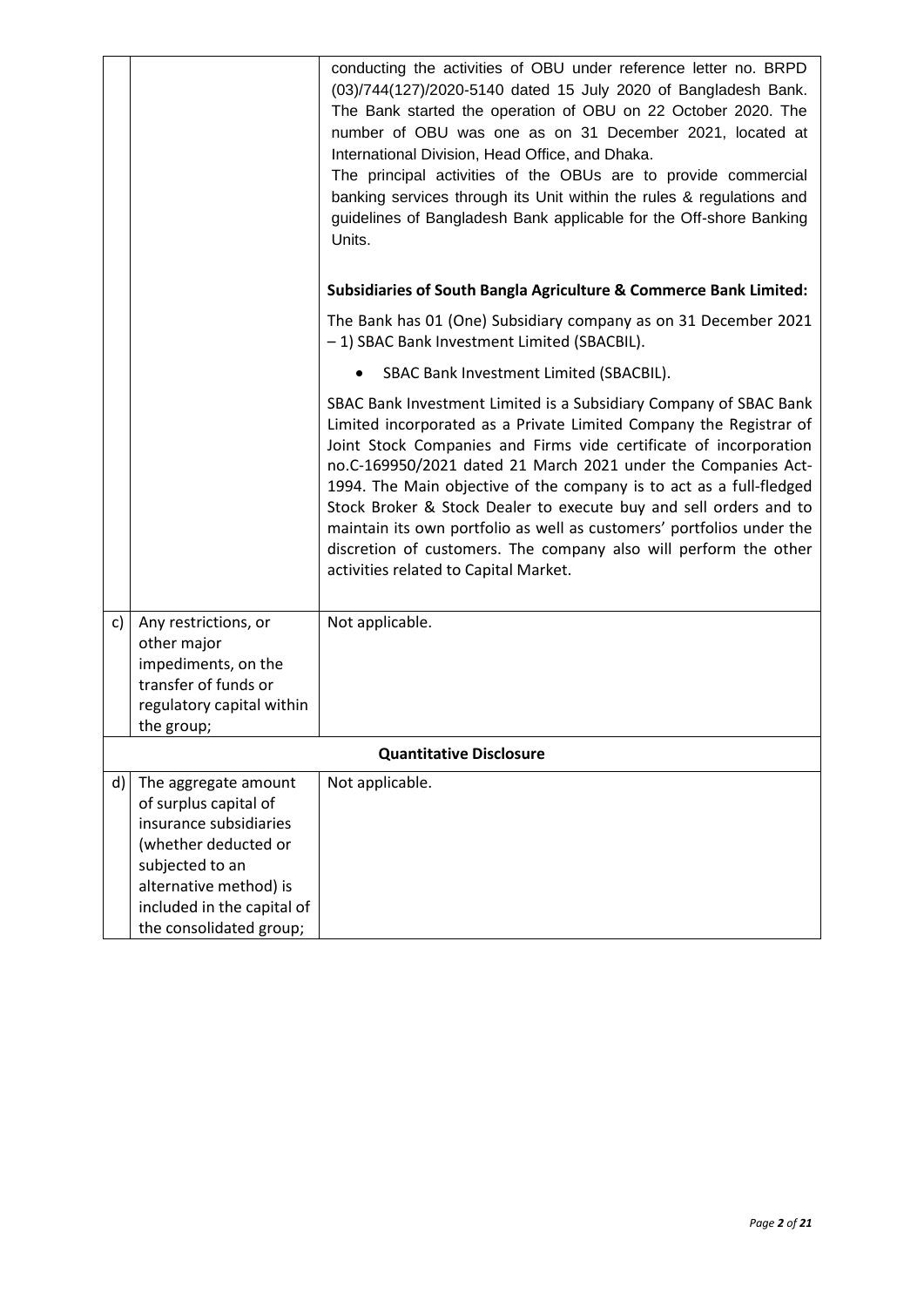| <b>Qualitative Disclosure</b> |                                                                                                                                                                                                                                       |                                                                                                                                                                                                                                                                                                                                                                                                                                                 |  |  |
|-------------------------------|---------------------------------------------------------------------------------------------------------------------------------------------------------------------------------------------------------------------------------------|-------------------------------------------------------------------------------------------------------------------------------------------------------------------------------------------------------------------------------------------------------------------------------------------------------------------------------------------------------------------------------------------------------------------------------------------------|--|--|
|                               | Summary information on<br>the terms and conditions<br>of the main features of all<br>capital instruments,<br>especially in the case of<br>capital instruments<br>eligible for inclusion in<br>CET 1, Additional Tier 1,<br>or Tier 2; | In accordance with the Risk Based Capital Adequacy Guidelines issued<br>by Bangladesh Bank in December 2014, the Capital Structure of the<br>Bank is categorized into two Tiers $- 1$ ) Tier I and 2) Tier II. The<br>components of the total regulatory capital are enumerated as under:<br>1. Tier 1 Capital (going-concern capital)<br>a. Common Equity Tier 1<br><b>Additional Tier 1</b><br>b.<br>2. Tier 2 Capital (gone-concern capital) |  |  |
|                               |                                                                                                                                                                                                                                       | Tier 1 Capital: (Going-concern capital)                                                                                                                                                                                                                                                                                                                                                                                                         |  |  |
|                               |                                                                                                                                                                                                                                       | Going-concern capital is the capital which can absorb losses without<br>triggering the bankruptcy of the Bank. As such, from a regulatory capital<br>perspective, Tier 1 capital is the core measure of a Bank's financial<br>strength.                                                                                                                                                                                                         |  |  |
|                               |                                                                                                                                                                                                                                       | As per the guidelines of Bangladesh Bank, CET-1 Capital is comprised<br>the following:                                                                                                                                                                                                                                                                                                                                                          |  |  |
|                               |                                                                                                                                                                                                                                       | a) Paid up capital<br>b) Non-repayable share premium account<br>Statutory reserve<br>c)<br>d) General reserve<br>e) Retained earnings<br>Dividend equalization reserve<br>f)<br>Minority interest in subsidiaries, i.e. common shares issued by<br>g)<br>consolidated subsidiaries of the Bank and held by third parties.                                                                                                                       |  |  |
|                               |                                                                                                                                                                                                                                       | Additional Tier 1 (AT 1) Capital consists of the following items:                                                                                                                                                                                                                                                                                                                                                                               |  |  |
|                               |                                                                                                                                                                                                                                       | a) Non-cumulative irredeemable preference shares<br>Instruments issued by the Bank that meet the qualifying criteria<br>b)<br>for AT 1 (The instrument is perpetual i.e. there is no maturity<br>date)<br>c) Minority Interest, i.e., AT 1 issued by consolidated subsidiaries                                                                                                                                                                  |  |  |
|                               |                                                                                                                                                                                                                                       | to third parties.<br>Tier 2 Capital: (Gone-concern capital)                                                                                                                                                                                                                                                                                                                                                                                     |  |  |
|                               |                                                                                                                                                                                                                                       | Gone-concern capital is the capital which will absorb losses only in a<br>situation of liquidation of the Bank. Gone-concern capital is also called<br>Tier 2 capital. Gone-concern capital represents other elements which<br>fall short of some of the characteristics of the core capital but<br>contribute to the overall strength of a bank.                                                                                               |  |  |
|                               |                                                                                                                                                                                                                                       | Tier 2 Capital consists of following items:                                                                                                                                                                                                                                                                                                                                                                                                     |  |  |
|                               |                                                                                                                                                                                                                                       | a) General provisions; (maximum 1.25 % of risk weighted assets)                                                                                                                                                                                                                                                                                                                                                                                 |  |  |
|                               |                                                                                                                                                                                                                                       | b) All other preference shares<br>c) Subordinated debt/instruments issued by the Bank that meet                                                                                                                                                                                                                                                                                                                                                 |  |  |
|                               |                                                                                                                                                                                                                                       | the qualifying criteria for Tier 2 capital; (Minimum original<br>maturity of at least five years)                                                                                                                                                                                                                                                                                                                                               |  |  |
|                               |                                                                                                                                                                                                                                       | d) Minority interest i.e. Tier 2 issued by consolidated subsidiaries<br>to third parties;                                                                                                                                                                                                                                                                                                                                                       |  |  |
|                               |                                                                                                                                                                                                                                       | As per the guidelines of Bangladesh Bank, Tier-1 capital of SBACBL<br>consists of (i) Fully paid-up capital, (ii) Statutory reserve, (iii) General<br>reserve, (iv) Retained earnings and (v) Minority interest in subsidiaries.                                                                                                                                                                                                                |  |  |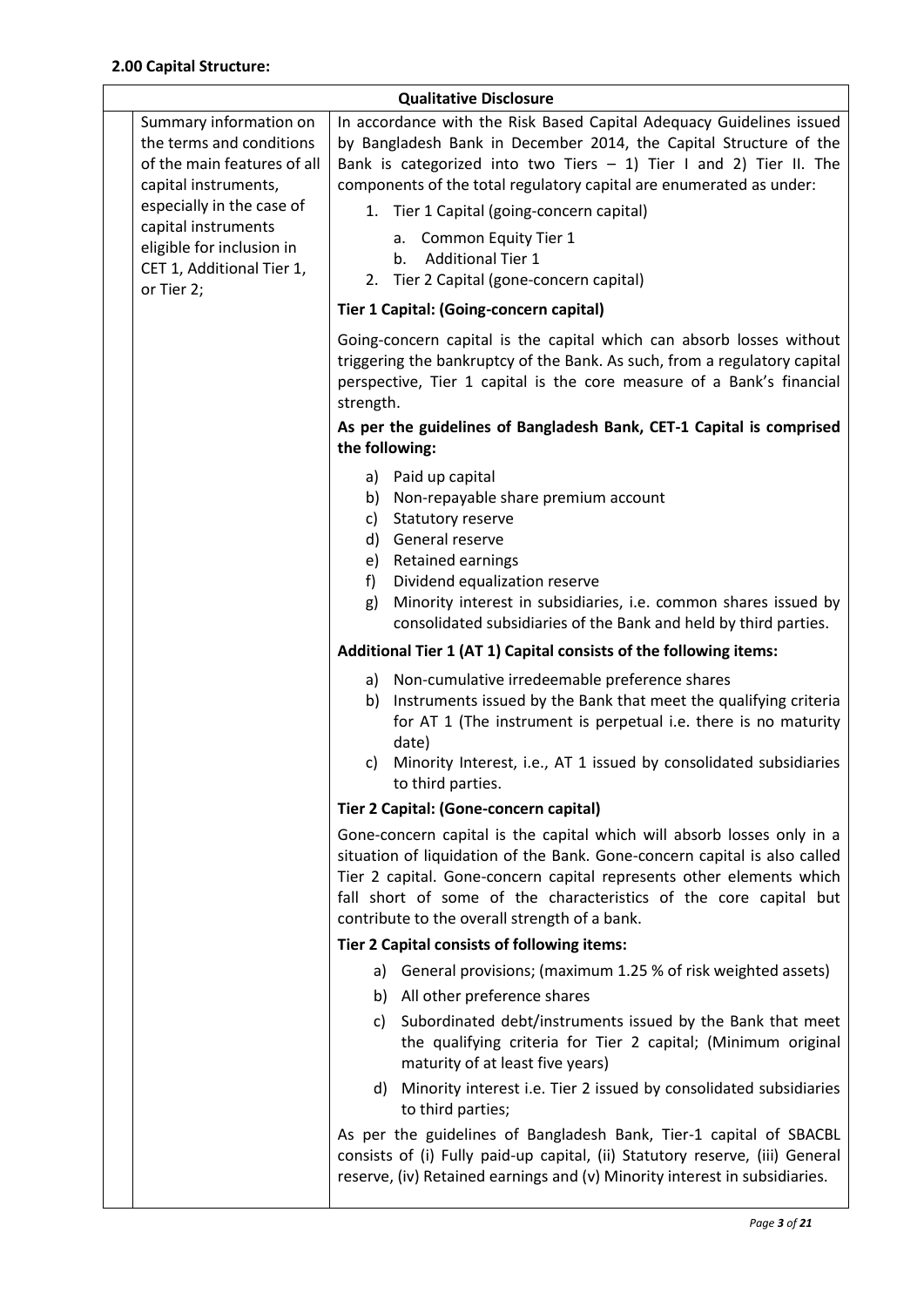#### **Quantitative Disclosure**

|                |                                                           | <b>BDT</b> in Crore (where applicable) |                     |
|----------------|-----------------------------------------------------------|----------------------------------------|---------------------|
| SI.            | <b>Particulars</b>                                        | <b>Solo</b>                            | <b>Consolidated</b> |
| 1              | <b>Tier 1 (Going-concern capital)</b>                     |                                        |                     |
| 1.1            | <b>Common Equity Tier 1 (CET 1)</b>                       |                                        |                     |
| 1.1.1          | Paid-up capital                                           | 784.65                                 | 784.65              |
| 1.1.2          | Non-repayable share premium account                       | 0.00                                   | 0.00                |
| 1.1.3          | Statutory reserve                                         | 194.75                                 | 194.75              |
| 1.1.4          | General reserve                                           | 0.00                                   | 0.00                |
| 1.1.5          | <b>Retained earnings</b>                                  | 69.94                                  | 70.45               |
| 1.1.6          | Dividend equalization reserve                             | 0.00                                   | 0.00                |
| 1.1.7          | Minority interest in subsidiaries                         | 0.00                                   | 0.04                |
| 1.1.8          | Sub-total (1.1.1 to 1.1.7):                               | 1,049.33                               | 1,049.89            |
|                | 1.2 Less: Regulatory Adjustment                           |                                        |                     |
| 1.2.1          | Goodwill and all other intangible assets                  | 1.59                                   | 2.59                |
| 1.2.2          | Reciprocal Crossholdings in the CET-1 Capital of Banking, | 1.26                                   | 1.26                |
|                | <b>Financial and Insurance Entities</b>                   |                                        |                     |
| 1.2.3          | Sub-total (1.2.1 to 1.2.2):                               | 2.85                                   | 3.85                |
|                | Total Common Equity Tier (CET) -1 Capital (1.1.8-1.2.3)   | 1,046.48                               | 1,046.04            |
| 1.3            | <b>Additional Tier 1 (AT 1)</b>                           |                                        |                     |
| 1.3.1          | Non cumulative irredeemable preference shares             | 0.00                                   | 0.00                |
| 1.3.2          | Instruments (perpetual in nature)                         | 0.00                                   | 0.00                |
| 1.3.3          | Minority interest; i.e. AT1 issued by consolidated        | 0.00                                   | 0.00                |
|                | subsidiaries                                              |                                        |                     |
|                | Sub-total (1.3.1 to 1.3.3):                               | 0.00                                   | 0.00                |
|                | Total Tier 1 Capital (CET 1 + AT 1)                       | 1,046.48                               | 1,046.04            |
| $\overline{2}$ | Tier 2 (Gone-concern capital)                             |                                        |                     |
| 2.1.1          | General provision                                         | 36.97                                  | 36.97               |
| 2.1.2          | Subordinated debt                                         | 0.00                                   | 0.00                |
| 2.1.3          | <b>Revaluation reserve</b>                                |                                        |                     |
| 2.1.4          | Sub-total (2.1.1 to 2.1.3)                                | 36.97                                  | 36.97               |
| 2.2            | <b>Less: Regulatory Adjustment</b>                        |                                        |                     |
| 2.2.1          | Subordinated Bond - cross holding                         | 0.00                                   | 0.00                |
| 2.2.2          | <b>Revaluation Reserve</b>                                |                                        |                     |
| 2.2.3          | Sub-total (2.2.1 to 2.2.2)                                | 0.00                                   | 0.00                |
|                | <b>Total Tier 2 Capital (2.1.4-2.2.2)</b>                 | 36.97                                  | 36.97               |
|                | Total Eligible Capital (Tier 1 + Tier 2)                  | 1,083.45                               | 1,083.00            |

\* As per Bangladesh Bank letter reference no. DBI-3/132/2022-617 dated April 19, 2022, Bank has total provision shortfall of Tk. 55.79 crore (Tk. 40.03 crore against unclassified loans and advances, Tk. 11.12 crore against classified loans and advances, Tk. 4.64 crore against special general provision for COVID-19). As per Bangladesh Bank letter reference no. DOS (CAMS)1157/41(dividend)/2022- 2224 dated April 25, 2022, the Bank has to maintain shortfall specific provision of Tk. 11.12 in the current year and the rest of the amount of Tk. 44.67 crore has to be maintained in the year 2022, 2023 & 2024 equally.

### **The amount of regulatory capital of the Bank as on 31 December 2021 is stated below:**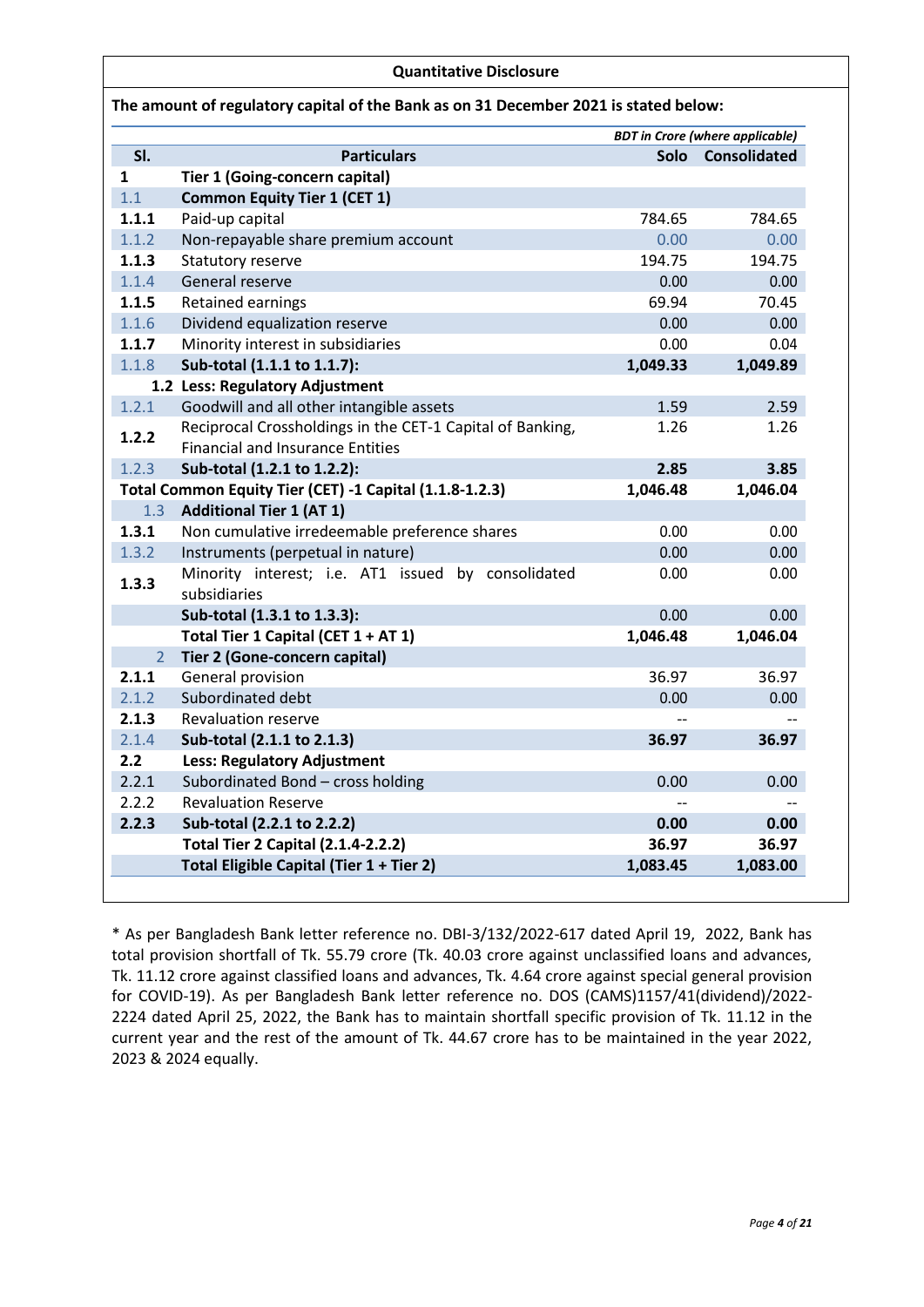| <b>Qualitative Disclosure</b> |                                                                                                                     |                                                                                                                                                                                                                                                                                                                                                                                                                                                                                                                                                                                                                                                                                                                                                                                                                                                                                                                                                                                                                                |  |  |
|-------------------------------|---------------------------------------------------------------------------------------------------------------------|--------------------------------------------------------------------------------------------------------------------------------------------------------------------------------------------------------------------------------------------------------------------------------------------------------------------------------------------------------------------------------------------------------------------------------------------------------------------------------------------------------------------------------------------------------------------------------------------------------------------------------------------------------------------------------------------------------------------------------------------------------------------------------------------------------------------------------------------------------------------------------------------------------------------------------------------------------------------------------------------------------------------------------|--|--|
| a)                            | A summary discussion of                                                                                             | <b>Methodology of Capital Adequacy Determination:</b>                                                                                                                                                                                                                                                                                                                                                                                                                                                                                                                                                                                                                                                                                                                                                                                                                                                                                                                                                                          |  |  |
|                               | the Bank's approach for<br>assessing the adequacy of<br>its capital to support<br>current and future<br>activities; | The Bank has computed the Capital to Risk Weighted Ratio (CRAR)<br>adopting the following approaches:<br>Standardized Approach for Credit Risk to Compute Capital to Risk<br>а.<br>Weighted Ratio under Basel III, using national discretion for:<br>Accepting the credit rating agencies as External Credit<br>Assessment Institutions (ECAI) for claims on corporate and<br>eligible SME customers.<br>Accepting Credit Risk Mitigation (CRM) against the financial<br>securities.<br>b. Standardized (rule based) Approach for Market Risk and<br>Basic Indicator Approach for Operational Risk.<br>c.                                                                                                                                                                                                                                                                                                                                                                                                                      |  |  |
|                               |                                                                                                                     | <b>Assessment of the Adequacy of Capital:</b>                                                                                                                                                                                                                                                                                                                                                                                                                                                                                                                                                                                                                                                                                                                                                                                                                                                                                                                                                                                  |  |  |
|                               |                                                                                                                     | For assessing Capital Adequacy, the Bank has adopted a Standardized<br>Approach for Credit Risk measurement, a Standardized (Rule Based)<br>Approach for Market Risk measurement, and Basic Indicator Approach for<br>Operational Risk measurement.                                                                                                                                                                                                                                                                                                                                                                                                                                                                                                                                                                                                                                                                                                                                                                            |  |  |
|                               |                                                                                                                     | The Bank focuses on strengthening risk management and control<br>environment rather than increasing capital to cover up weak risk<br>management and control practices. SBACBL has been generating most of<br>its incremental capital from retained profit (stock dividend and statutory<br>reserve transfer etc.) to support incremental growth of Risk Weighted<br>Assets (RWA). Besides meeting regulatory capital requirements, the Bank<br>maintains adequate capital to absorb material risk foreseen. Therefore,<br>the Bank's Capital to Risk Weighted Assets Ratio (CRAR) remains<br>consistently within the comfort zone. During the year 2021 the CRAR<br>ranges from 12.92 % to 13.91% on a consolidated basis and from 13.01%<br>to 13.94% on a solo basis against a minimum requirement of 10% (12.50%<br>including Capital conservation buffer) of Risk Weighted Assets (RWA).<br>Basel unit is taking active measures to identify, quantify, manage and<br>monitor all risks to which the Bank's is exposed to. |  |  |

### **Quantitative Disclosure**

The Capital Requirement and Capital to Risk Weighted Asset Ratio (CRAR) of the Bank as on 31 December 2021 are as under:

|                                                                          |          | <b>BDT</b> in Crore (where applicable) |
|--------------------------------------------------------------------------|----------|----------------------------------------|
| <b>Particulars</b>                                                       | Solo     | <b>Consolidated</b>                    |
| Capital requirement for credit risk                                      | 907.79   | 907.96                                 |
| Capital requirement for market risk                                      | 68.65    | 68.40                                  |
| Capital requirement for operational risk                                 | 106.72   | 106.64                                 |
| <b>Total capital requirement under Pillar-I</b>                          | 1,083.16 | 1,083.00                               |
| Total capital requirement under Pillar-I considering conservation buffer | 971.27   | 973.26                                 |
| Capital to risk weighted assets ratio (CRAR)                             | 13.94%   | 13.91%                                 |
| Common equity Tier-1 capital to risk weighted assets ratio               | 13.47%   | 13.43%                                 |
| Tier 1 capital to risk weighted assets ratio                             | 13.47%   | 13.43%                                 |
| Tier 2 capital to risk weighted assets ratio                             | 0.48%    | 0.47%                                  |
| <b>Capital conservation buffer</b>                                       | 2.50%    | 2.50%                                  |
| <b>Available capital for Pillar 2</b>                                    | 36.68    | 36.94                                  |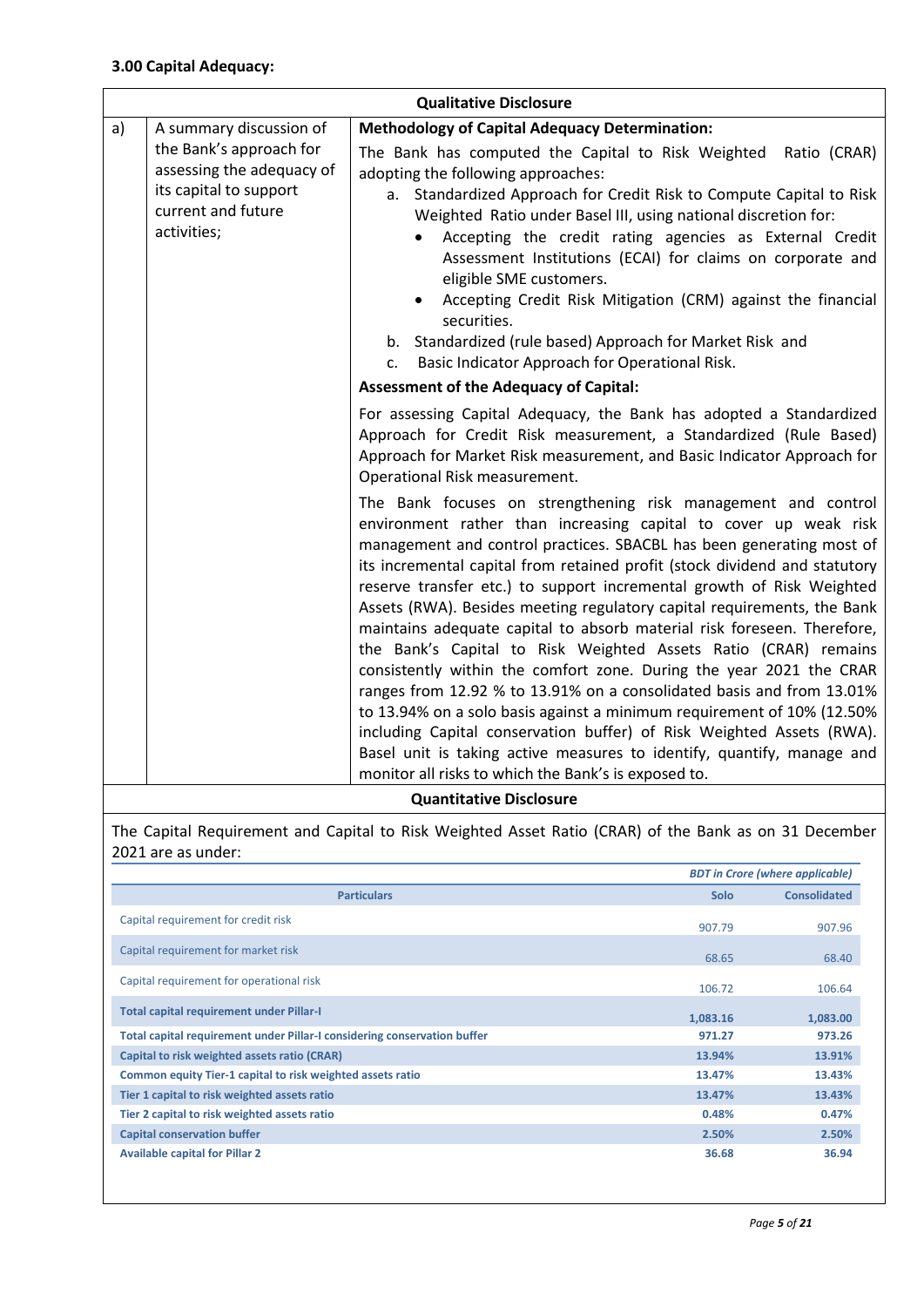| <b>Qualitative Disclosure</b>                                               |                                                                                        |                                                                                                                                                                                                                                                                                                                                                                                               |  |  |  |
|-----------------------------------------------------------------------------|----------------------------------------------------------------------------------------|-----------------------------------------------------------------------------------------------------------------------------------------------------------------------------------------------------------------------------------------------------------------------------------------------------------------------------------------------------------------------------------------------|--|--|--|
|                                                                             | The general qualitative disclosure requirement with respect to credit risk, including: |                                                                                                                                                                                                                                                                                                                                                                                               |  |  |  |
| a)<br>Definitions of past due<br>and impaired (for<br>accounting purposes); |                                                                                        | As per relevant guidelines of Bangladesh Bank, the impaired loans and<br>advances are defined on the basis of (i) Objective / Quantitative criteria<br>and (ii) Qualitative judgment. For this purpose, all loans and advances<br>are grouped into four (4) categories namely- (a) Continuous Loan (b)<br>Demand Loan (c) Fixed Term Loan, and (d) Short-term Agricultural &<br>Micro Credit. |  |  |  |
|                                                                             |                                                                                        | Definition of past due/overdue:                                                                                                                                                                                                                                                                                                                                                               |  |  |  |
|                                                                             |                                                                                        | i. Any Continuous Loan if not repaid/renewed within the fixed expiry<br>date for repayment or after the demand by the bank will be treated<br>as past due/overdue from the following day of the expiry date;                                                                                                                                                                                  |  |  |  |
|                                                                             |                                                                                        | ii. Any Demand Loan if not repaid within the fixed expiry date for<br>repayment or after the demand by the bank will be treated as past<br>due/overdue from the following day of the expiry date;                                                                                                                                                                                             |  |  |  |
|                                                                             |                                                                                        | iii. In case of any installment(s) or part of installment(s) of a Fixed<br>Term Loan is not repaid within the fixed expiry date, the amount of<br>unpaid installment(s) will be treated as past due/overdue after 6<br>(six) months of the expiry date;                                                                                                                                       |  |  |  |
|                                                                             |                                                                                        | iv. The Short-term Agricultural and Micro-Credit if not repaid within the<br>fixed expiry date for repayment will be considered past due/<br>overdue after six months of the expiry date.                                                                                                                                                                                                     |  |  |  |
|                                                                             |                                                                                        | However, a continuous loan, demand loan, or a term loan which will<br>remain overdue for a period of 2 (two) months or more, will be put into<br>the "Special Mention Account (SMA)", the prior status of becoming the<br>loan into impaired/ classified/ non-performing.                                                                                                                     |  |  |  |
|                                                                             |                                                                                        | Definition of impaired/classified / non-performing loans and advances<br>are as follows:                                                                                                                                                                                                                                                                                                      |  |  |  |
|                                                                             |                                                                                        | Classified loans are categorized into:                                                                                                                                                                                                                                                                                                                                                        |  |  |  |
| 1. Sub-standard<br>2. Doubtful                                              |                                                                                        | 3. Bad & Loss                                                                                                                                                                                                                                                                                                                                                                                 |  |  |  |
|                                                                             |                                                                                        | Any Continuous, Demand, Fixed Term Loan, or any installment(s)/part<br>of installment(s) of a Fixed Term Loan which will remain past due/<br>overdue:                                                                                                                                                                                                                                         |  |  |  |
|                                                                             |                                                                                        | a period of 3 months or beyond but less than 9 months, the<br>➤<br>entire loan will be put into the "Sub-Standard (SS)".                                                                                                                                                                                                                                                                      |  |  |  |
|                                                                             |                                                                                        | $\triangleright$ a period of 9 months or beyond but less than 12 months, the<br>entire loan will be put into the "Doubtful (DF)".                                                                                                                                                                                                                                                             |  |  |  |
|                                                                             |                                                                                        | a period of 12 months or beyond, the entire loan will be put into<br>➤<br>the "Bad/ Loss (B/L)".                                                                                                                                                                                                                                                                                              |  |  |  |
|                                                                             |                                                                                        | In the case of Short-term Agricultural and Micro-Credit, the loans will<br>be considered:                                                                                                                                                                                                                                                                                                     |  |  |  |
|                                                                             |                                                                                        | • 'Sub-standard' if the irregular status continuous for a period of 12<br>months from the stipulated due date as per the loan agreement;                                                                                                                                                                                                                                                      |  |  |  |
|                                                                             |                                                                                        | • 'Doubtful' if the irregular status continuous for a period of 36 months<br>from the stipulated due date as per the loan agreement;                                                                                                                                                                                                                                                          |  |  |  |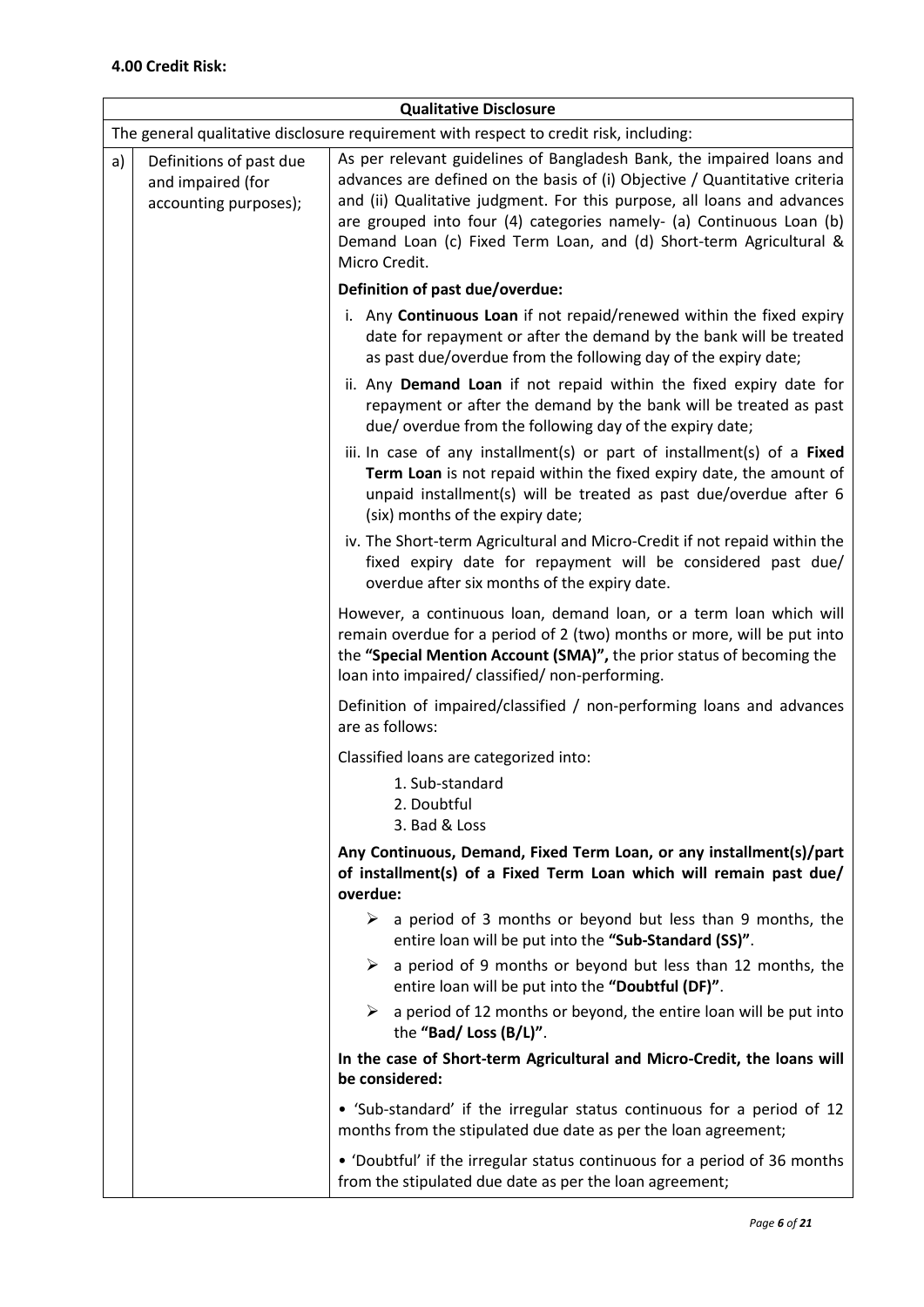|    |                                                 | • 'Bad & loss' if the irregular status continuous for a period of 60 months<br>from the stipulated due date as per loan agreement.                                                                                                                                                                                                                                                                                                                                                                                                                      |                                                           |       |                                |     |     |           |
|----|-------------------------------------------------|---------------------------------------------------------------------------------------------------------------------------------------------------------------------------------------------------------------------------------------------------------------------------------------------------------------------------------------------------------------------------------------------------------------------------------------------------------------------------------------------------------------------------------------------------------|-----------------------------------------------------------|-------|--------------------------------|-----|-----|-----------|
|    |                                                 | In the case of Cottage, Micro, and Small credits under CMSME, the<br>loans will be considered:                                                                                                                                                                                                                                                                                                                                                                                                                                                          |                                                           |       |                                |     |     |           |
|    |                                                 | • 'Sub-standard' if a Continuous Loan, Demand Loan, Fixed Term Loan or<br>any installment(s)/part of installment(s) of a Fixed Term Loan remain(s)<br>past due/overdue for a period of 06 (six) months or beyond but less than<br>18 (eighteen) months;                                                                                                                                                                                                                                                                                                 |                                                           |       |                                |     |     |           |
|    |                                                 | • 'Doubtful' if a Continuous Loan, Demand Loan, Fixed Term Loan, or any<br>installment(s)/part of installment(s) of a Fixed Term Loan remain(s) past<br>due/overdue for a period of 18 (eighteen) months or beyond but less<br>than 30 (thirty) months;                                                                                                                                                                                                                                                                                                 |                                                           |       |                                |     |     |           |
|    |                                                 | • 'Bad & loss' if a Continuous loan, Demand loan, Fixed Term Loan, or<br>any installment(s)/part of installment(s) of a Fixed Term Loan remain(s)<br>past due/overdue for a period of 30 (thirty) months or beyond, the<br>entire loan will be classified as "Bad/Loss (B/L)".<br>N.B: Loans except for Short-term Agricultural & Micro-Credit in the<br>"Special Mention Account" and "Sub-Standard" will not be treated as a<br>defaulted loan for the purpose of section 27KaKa(3) [read with section<br>5(GaGa)] of the Banking Companies Act, 1991 |                                                           |       |                                |     |     |           |
|    |                                                 |                                                                                                                                                                                                                                                                                                                                                                                                                                                                                                                                                         |                                                           |       |                                |     |     |           |
| b) | Approaches followed for<br>specific and general | As per the guideline of Bangladesh Bank regarding the provisioning of<br>loans & advances, the Bank has followed the following approaches in<br>calculating the specific & general provisions:                                                                                                                                                                                                                                                                                                                                                          |                                                           |       |                                |     |     |           |
|    | allowances and statistical                      |                                                                                                                                                                                                                                                                                                                                                                                                                                                                                                                                                         |                                                           |       |                                |     |     |           |
|    | methods;                                        |                                                                                                                                                                                                                                                                                                                                                                                                                                                                                                                                                         | <b>Types of Loans &amp; Advances</b>                      |       | Rate of provision requirements |     |     |           |
|    |                                                 |                                                                                                                                                                                                                                                                                                                                                                                                                                                                                                                                                         |                                                           | UC    | <b>SMA</b>                     | SS  | DF  | <b>BL</b> |
|    |                                                 |                                                                                                                                                                                                                                                                                                                                                                                                                                                                                                                                                         | Credit Card and<br>Loans to<br>Professionals              | 2%    | 2%                             | 20% | 50% | 100%      |
|    |                                                 |                                                                                                                                                                                                                                                                                                                                                                                                                                                                                                                                                         | <b>Housing Finance</b>                                    | 1%    | 1%                             | 20% | 50% | 100%      |
|    |                                                 | Consumer                                                                                                                                                                                                                                                                                                                                                                                                                                                                                                                                                | Other than Credit<br>Card, Housing<br>Finance & Loans to  | 2%    | 2%                             | 20% | 50% | 100%      |
|    |                                                 |                                                                                                                                                                                                                                                                                                                                                                                                                                                                                                                                                         | Professionals<br>Brokerage House, Merchant                | 2%    | 2%                             | 20% | 50% | 100%      |
|    |                                                 |                                                                                                                                                                                                                                                                                                                                                                                                                                                                                                                                                         | Banks, Stock Dealers, etc.<br>Short Term Agri. Credit and | 1%    | --                             | 5%  | 5%  | 100%      |
|    |                                                 | Micro Credit                                                                                                                                                                                                                                                                                                                                                                                                                                                                                                                                            | Small & Medium Enterprise                                 | 0.25% | 0.25%                          | 5%  | 20% | 100%      |
|    |                                                 | Finance<br>Others                                                                                                                                                                                                                                                                                                                                                                                                                                                                                                                                       |                                                           | 1%    | 1%                             | 20% | 50% | 100%      |
|    |                                                 |                                                                                                                                                                                                                                                                                                                                                                                                                                                                                                                                                         | <b>Methods used to measure Credit Risk:</b>               |       |                                |     |     |           |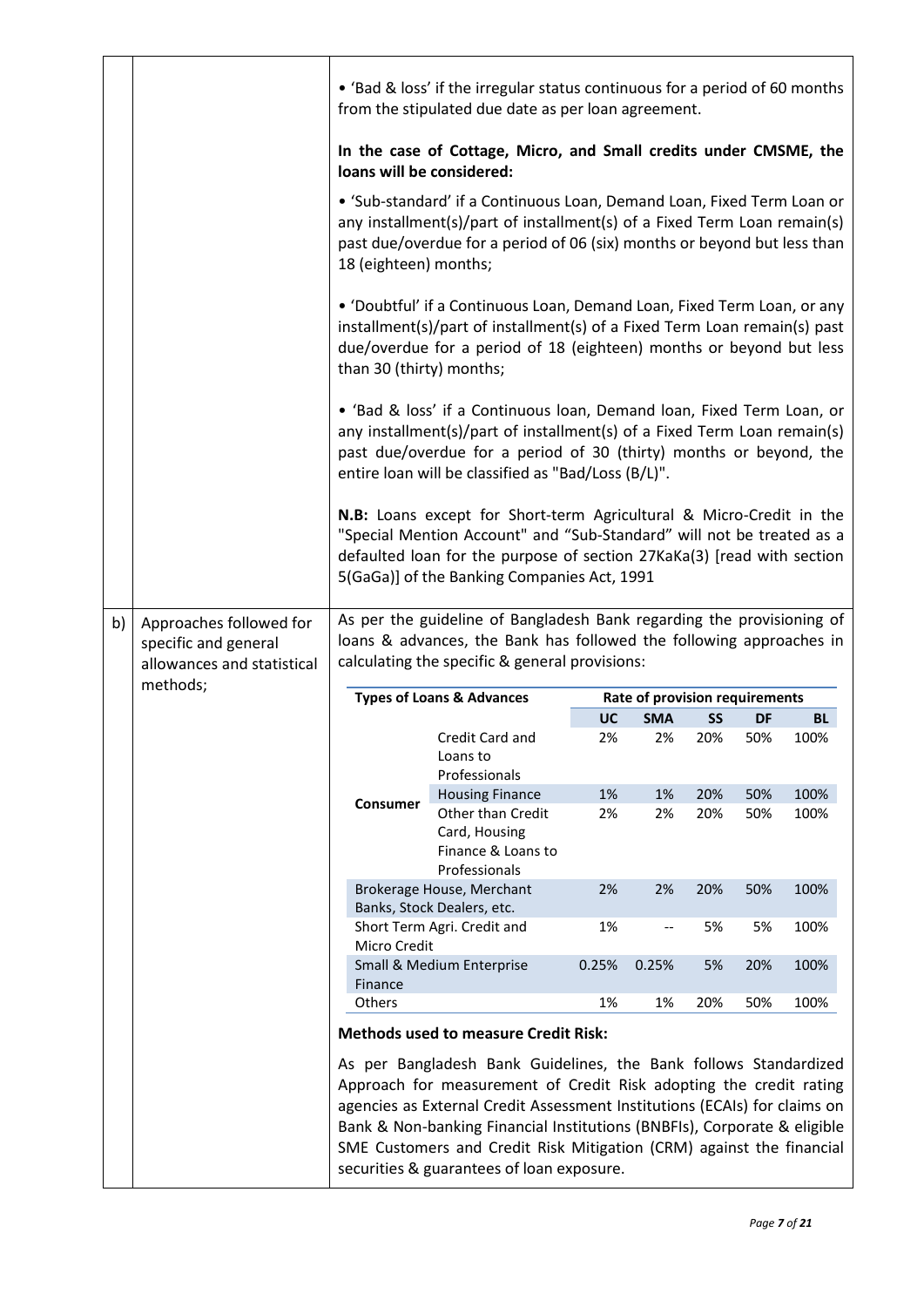| Discussion of the bank's<br>credit risk management<br>policy; | Credit risk arises while the borrowers or counterparty to a financial<br>transaction fails to discharge an obligation as per agreed covenants,<br>resulting in financial loss to the Bank. Credit exposures may arise from<br>both the banking and trading books as well as Off-Balance sheet<br>exposures. Credit risk is managed in the SBACBL through a framework<br>that spells out policies and procedures covering the measurement and<br>management of credit risk. There is a clear segregation of duties<br>between transaction originators in the businesses and approvers in the<br>risk function. All credit exposure limits are approved within a defined<br>credit approval authority framework. Credit policies and standards are<br>considered and approved by the Board of Directors.                                                                                                                                                                                                                                                                                                                                                                                                                                                                                                                                                                                                                                                    |
|---------------------------------------------------------------|-----------------------------------------------------------------------------------------------------------------------------------------------------------------------------------------------------------------------------------------------------------------------------------------------------------------------------------------------------------------------------------------------------------------------------------------------------------------------------------------------------------------------------------------------------------------------------------------------------------------------------------------------------------------------------------------------------------------------------------------------------------------------------------------------------------------------------------------------------------------------------------------------------------------------------------------------------------------------------------------------------------------------------------------------------------------------------------------------------------------------------------------------------------------------------------------------------------------------------------------------------------------------------------------------------------------------------------------------------------------------------------------------------------------------------------------------------------|
|                                                               | 4.1 Credit Risk Identification                                                                                                                                                                                                                                                                                                                                                                                                                                                                                                                                                                                                                                                                                                                                                                                                                                                                                                                                                                                                                                                                                                                                                                                                                                                                                                                                                                                                                            |
|                                                               | Risk measurement plays a central role, along with judgment and<br>experience, in informing risk taking and portfolio management<br>decisions. The Guidelines issued by Bangladesh Bank on Internal Credit<br>Risk Rating (ICRR) System has been following meticulously. The ICRR is<br>used to assess the client along with a range of quantitative and<br>qualitative factors. Our credit grades against Corporate & Medium<br>clients are supported by external credit grades, and ratings assigned by<br>external Rating Agencies.                                                                                                                                                                                                                                                                                                                                                                                                                                                                                                                                                                                                                                                                                                                                                                                                                                                                                                                     |
|                                                               | 4.2 Credit Approval                                                                                                                                                                                                                                                                                                                                                                                                                                                                                                                                                                                                                                                                                                                                                                                                                                                                                                                                                                                                                                                                                                                                                                                                                                                                                                                                                                                                                                       |
|                                                               | Major credit exposures to individual borrowers, groups of connected<br>counterparties, and portfolios of retail exposures are reviewed and<br>recommended for approval by the competent authority of the risk<br>review units. All credit approval authorities are delegated by the Board<br>of Directors to executives based on their capability, experience &<br>business acumen. Credit origination and approval roles are segregated in<br>all cases. The ICRR is an integral part of the credit approval process.                                                                                                                                                                                                                                                                                                                                                                                                                                                                                                                                                                                                                                                                                                                                                                                                                                                                                                                                    |
|                                                               | 4.3 Credit Monitoring                                                                                                                                                                                                                                                                                                                                                                                                                                                                                                                                                                                                                                                                                                                                                                                                                                                                                                                                                                                                                                                                                                                                                                                                                                                                                                                                                                                                                                     |
|                                                               | We regularly monitor credit exposures, portfolio performance, and<br>external trends through the relationship and credit administration team<br>at the Branch and Head Office. Internal risk management reports<br>containing information on key environmental, political, and economic<br>trends across major portfolios, portfolio delinquency & loan impairment<br>performance; as well as credit grade migration are presented to the<br>Credit Risk Management (CRM) Monitoring Cell. The CRM Monitoring<br>Cell meets regularly to assess the impact of external events and trends<br>on the credit risk portfolio and to define and implement our response in<br>terms of appropriate changes to portfolio shape, underwriting<br>standards, risk policy, and procedures. Accounts or Portfolios are placed<br>on Early Alert (EA) when they display signs of weakness or financial<br>deterioration. Account plans are re-evaluated and remedial actions are<br>agreed upon and monitored. In Retail Banking, portfolio delinquency<br>trends are monitored continuously at a detailed level. Individual<br>customer behavior is also tracked and informed in lending decisions.<br>Accounts which are past due are subject to a collections process,<br>monitored in collaboration with the relationship manager by the risk<br>function. Charged-off accounts of the Bank are managed by specialist<br>recovery teams of the Recovery Division. |
|                                                               |                                                                                                                                                                                                                                                                                                                                                                                                                                                                                                                                                                                                                                                                                                                                                                                                                                                                                                                                                                                                                                                                                                                                                                                                                                                                                                                                                                                                                                                           |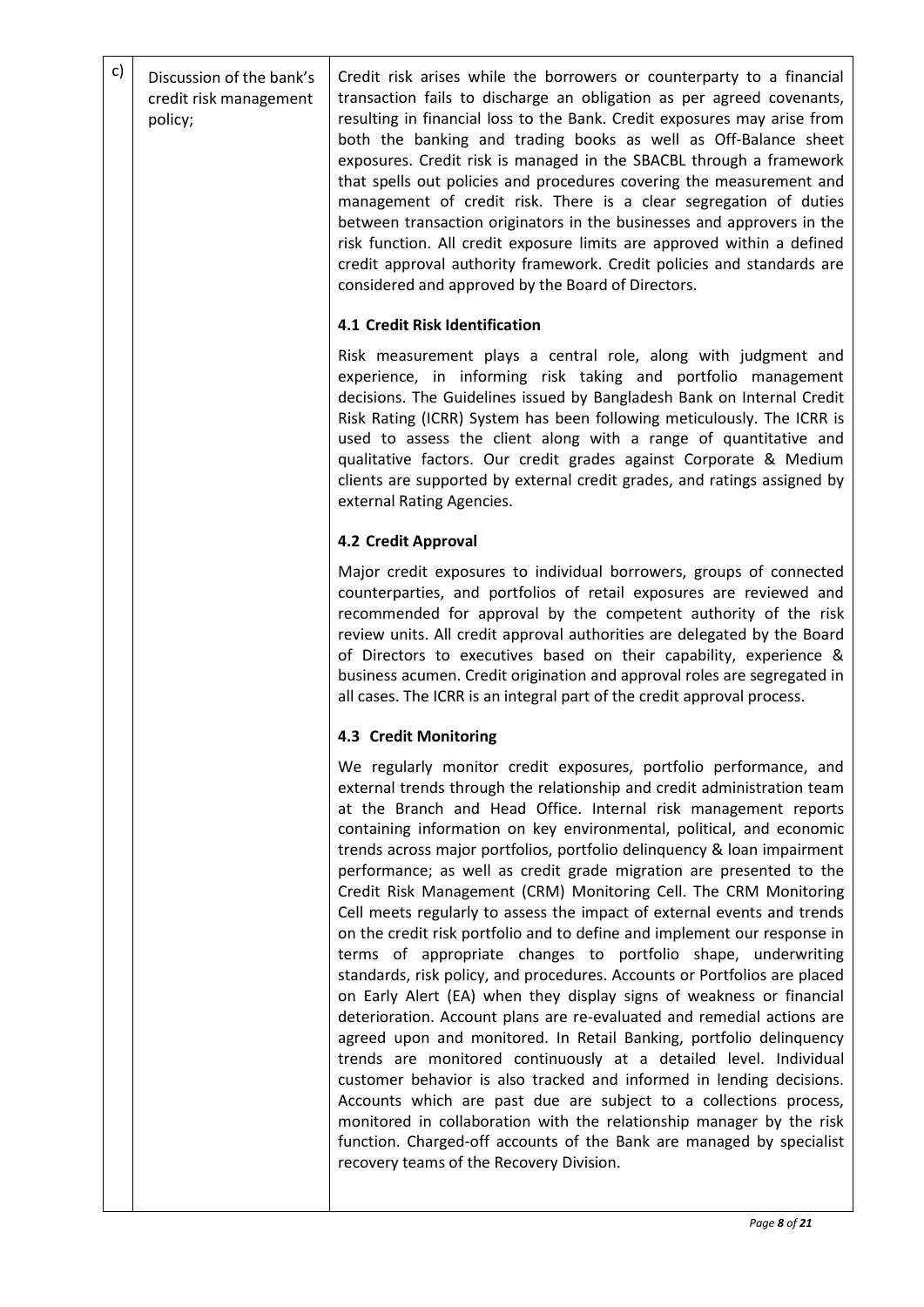| 4.4 Concentration Risk                                                                                                                                                                                                                                                                                                                                                                                                                                                                                                                                                                                                                                                                                                                                                                                                                                                                                                                                                                                                                                                                                     |  |
|------------------------------------------------------------------------------------------------------------------------------------------------------------------------------------------------------------------------------------------------------------------------------------------------------------------------------------------------------------------------------------------------------------------------------------------------------------------------------------------------------------------------------------------------------------------------------------------------------------------------------------------------------------------------------------------------------------------------------------------------------------------------------------------------------------------------------------------------------------------------------------------------------------------------------------------------------------------------------------------------------------------------------------------------------------------------------------------------------------|--|
|                                                                                                                                                                                                                                                                                                                                                                                                                                                                                                                                                                                                                                                                                                                                                                                                                                                                                                                                                                                                                                                                                                            |  |
| Credit concentration risk is managed within concentration caps set for<br>the counterparty or groups of the connected counterparty, for the<br>industry sector; and for the product. Additional targets are set and<br>monitored for concentrations by the credit committee. Credit<br>concentrations are monitored by the responsible risk committees in<br>each of the businesses and concentration limits that are material to the<br>Bank are reviewed and approved at least annually by the Board of<br>Directors.                                                                                                                                                                                                                                                                                                                                                                                                                                                                                                                                                                                    |  |
| 4.5 Credit Risk Mitigation                                                                                                                                                                                                                                                                                                                                                                                                                                                                                                                                                                                                                                                                                                                                                                                                                                                                                                                                                                                                                                                                                 |  |
| Potential credit losses from any given account, customer or portfolio are<br>mitigated using a range of tools such as collateral, netting agreements,<br>insurance, and other guarantees. The reliance that can be placed on<br>these mitigates is carefully assessed in light of issues such as legal<br>certainty and enforceability, market valuation correlation, and<br>counterparty risk of the guarantor. Risk mitigation policies determine<br>the eligibility of collateral types. Collateral types which are eligible for<br>risk mitigation include; cash, residential, commercial, and industrial<br>property; fixed assets such as motor vehicles, plant and machinery,<br>marketable securities, commodities, bank guarantees, and letters of<br>credit. Collateral is valued in accordance with our Methodology for<br>Valuation of Security/Collateral Assets, which prescribes the frequency<br>of valuation for different collateral types, based on the level of price<br>volatility of each type of collateral. Collateral held against impaired loans<br>is maintained at fair value. |  |
|                                                                                                                                                                                                                                                                                                                                                                                                                                                                                                                                                                                                                                                                                                                                                                                                                                                                                                                                                                                                                                                                                                            |  |

## **Quantitative Disclosures**

# **Distribution of Credit Exposure by Major Types:**

| <b>Types of Credit Exposure</b>              | <b>BDT</b> in Crore | %       |
|----------------------------------------------|---------------------|---------|
| <b>Agricultural Loan</b>                     | 185.61              | 2.81%   |
| Industrial Loan (other than working capital) | 412.74              | 6.26%   |
| Working capital Loan                         | 1403.29             | 21.28%  |
| <b>Export Credit</b>                         | 309.77              | 4.70%   |
| <b>Import Credit</b>                         | 428.33              | 6.49%   |
| <b>Commercial Loan</b>                       | 2349.68             | 35.63%  |
| <b>RMG &amp; Textile</b>                     | 692.02              | 10.49%  |
| Ship building and ship breaking Loan         | 53.27               | 0.81%   |
| <b>Construction Loan</b>                     | 96.87               | 1.47%   |
| <b>Transport and Communication Loan</b>      | 32.69               | 0.50%   |
| <b>Consumer Credit</b>                       | 90.11               | 1.37%   |
| All Others Loans                             | 541.19              | 8.21%   |
| <b>Total</b>                                 | 6.595.57            | 100.00% |

# **Geographical Distribution of Credit Exposure:**

| <b>Division</b>            | <b>BDT</b> in Crore | %       |
|----------------------------|---------------------|---------|
| <b>Dhaka Division</b>      | 4,399.48            | 66.70%  |
| <b>Chittagong Division</b> | 869.45              | 13.18%  |
| <b>Khulna Division</b>     | 799.02              | 12.11%  |
| Rajshahi Division          | 172.50              | 2.62%   |
| <b>Sylhet Division</b>     | 159.96              | 2.43%   |
| <b>Barisal Division</b>    | 35.52               | 0.54%   |
| <b>Rangpur Division</b>    | 156.67              | 2.38%   |
| Mymensingh                 | 2.96                | 0.04%   |
| <b>Total</b>               | 6.595.57            | 100.00% |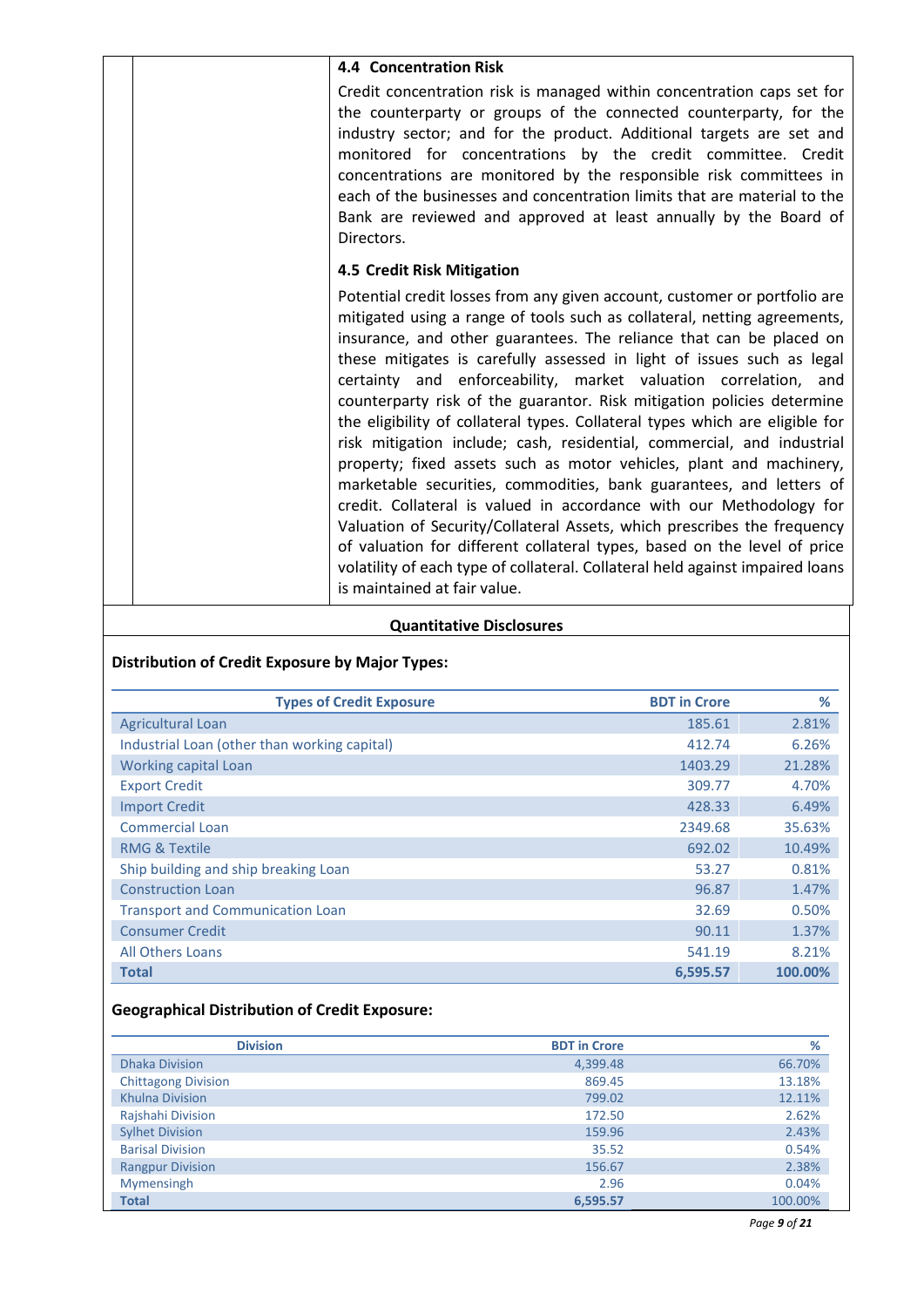| <b>Types of Credit Exposure</b>            | <b>BDT</b> in Crore | %       |
|--------------------------------------------|---------------------|---------|
| Agriculture, fisheries, and forestry       | 18.56               | 0.28%   |
| Agro base processing industries            | 573.94              | 8.70%   |
| Small & medium enterprise financing (SMEF) | 2,441.59            | 37.02%  |
| RMG & textile industries                   | 692.02              | 10.49%  |
| Hospitals, clinics & medical colleges      | 53.60               | 0.81%   |
| Trade & commerce                           | 551.64              | 8.36%   |
| <b>Transport and communications</b>        | 32.69               | 0.50%   |
| Rubber & plastic industries                | 102.28              | 1.55%   |
| Iron, steel & aluminum industries          | 296.36              | 4.49%   |
| <b>Printing &amp;Packaging industries</b>  | 9.24                | 0.14%   |
| Other manufacturing industries             | 597.58              | 9.06%   |
| Housing & construction industries          | 87.09               | 1.32%   |
| Consumer credit                            | 90.11               | 1.37%   |
| <b>Others</b>                              | 1,048.85            | 15.90%  |
| Total                                      | 6,595.57            | 100.00% |

# **Residual Contractual Maturity wise Distribution of Exposure:**

| <b>Particulars</b>            | <b>BDT</b> in Crore |
|-------------------------------|---------------------|
| On demand                     | 669.01              |
| Within one month              | 493.27              |
| Within one to three months    | 1,641.04            |
| Within three to twelve months | 2,410.89            |
| Within one to five years      | 1,123.30            |
| More than five years          | 258.05              |
| <b>Total</b>                  | 6.595.57            |

### **Loans & Advances and Provision:**

|                                                                                                                                             |                             | <b>BDT</b> in Crore                                     |
|---------------------------------------------------------------------------------------------------------------------------------------------|-----------------------------|---------------------------------------------------------|
| <b>Particulars</b>                                                                                                                          | <b>Loans &amp; Advances</b> | <b>Provision Against</b><br><b>Loans &amp; Advances</b> |
| <b>Total loans and advances</b>                                                                                                             | 6,595.57                    | 239.74                                                  |
| Un-classified loans & advances (including special general provision COVID-<br>19                                                            | 6,209.48                    | 20.13                                                   |
| <b>Specific</b><br>provision<br>maintained against unclassified<br>(Special<br>loans<br>rescheduling, Stay order & NOC from Bangladesh Bank |                             | 85.79                                                   |
| <b>Classified loans and advances</b>                                                                                                        | 386.09                      | 116.98                                                  |
| Sub-standard (SS)                                                                                                                           | 25.94                       | 4.69                                                    |
| Doubtful (DF)                                                                                                                               | 89.02                       | 10.37                                                   |
| Bad & loss (BL)                                                                                                                             | 271.13                      | 101.92                                                  |
| <b>Off-balance sheet Items</b>                                                                                                              | 1,853.98                    | 16.84                                                   |
| <b>Gross Non Performing Assets (NPAs):</b>                                                                                                  |                             |                                                         |
| <b>Particulars</b>                                                                                                                          |                             | <b>BDT</b> in Crore                                     |
| Gross non-performing assets (NPAs)                                                                                                          |                             | 386.09                                                  |
| <b>Total loans and advances</b>                                                                                                             |                             | 6,595.57                                                |
| NPAs to outstanding loans & advances (%)                                                                                                    |                             | 5.85%                                                   |
| <b>Movement of Non-Performing Assets (NPAs):</b>                                                                                            |                             |                                                         |

|                        | <b>Particulars</b> | <b>BDT</b> in Crore |
|------------------------|--------------------|---------------------|
| Opening balance        |                    | 356.80              |
| Additions              |                    | 122.72              |
| <b>Reductions</b>      |                    | 93.43               |
| <b>Closing balance</b> |                    | 386.09              |

## **Movement of Specific Provisions for NPLs:**

| <b>Particulars</b>                               | <b>BDT</b> in Crore |
|--------------------------------------------------|---------------------|
| Opening balance                                  | 156.68              |
| Less: Adjustment due to write-off                |                     |
| Less: Waiver during the year                     |                     |
| Add: Recoveries of amount previously written off |                     |
| Provisions made during the period                | 62.94               |
| <b>Closing Balance</b>                           | 219.62              |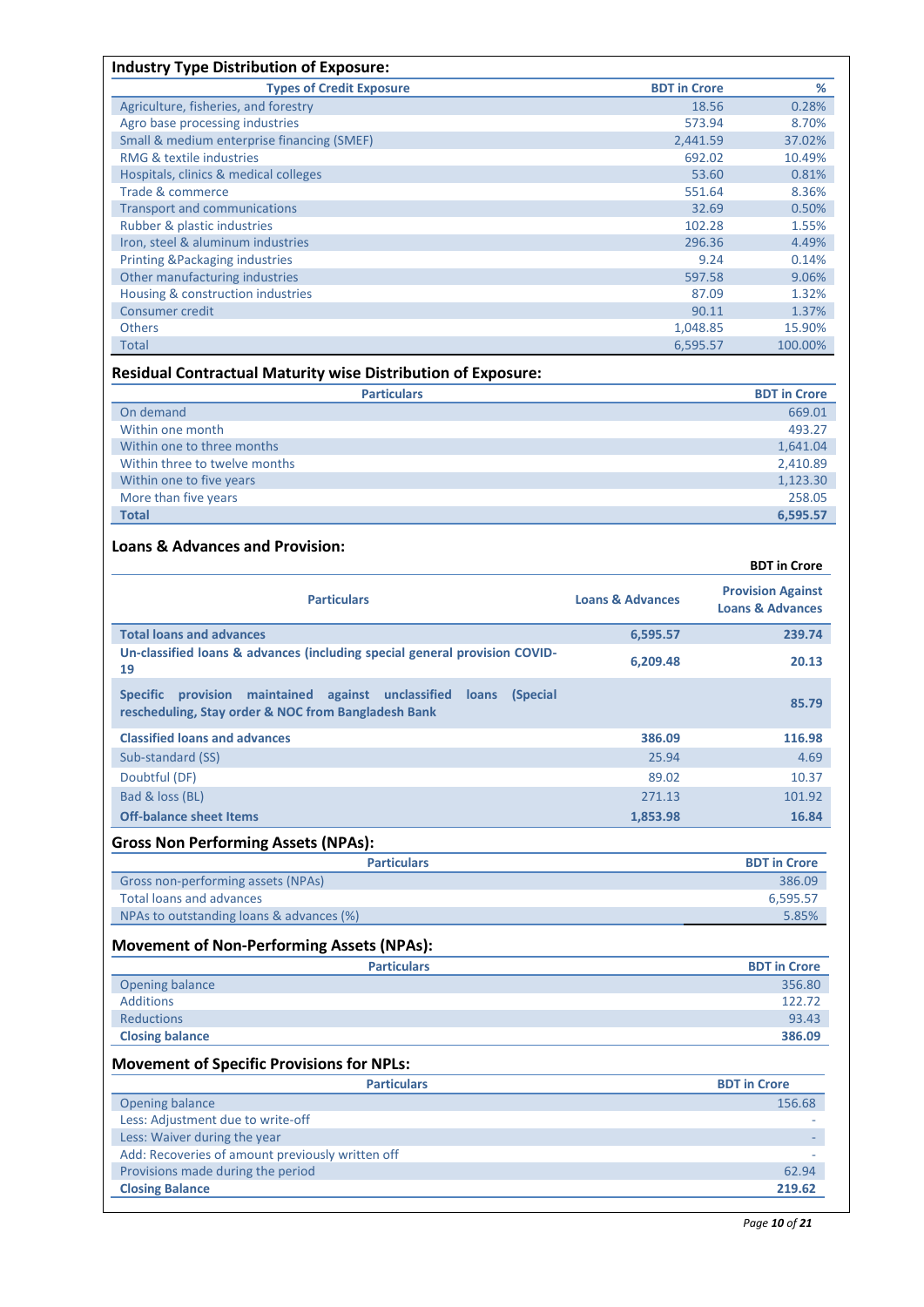# **5.00 Equities: Disclosures for Banking Book Positions:**

|    | <b>Qualitative Disclosures</b>                                                                                                                                                                                                                                                                                                        |                                                                                                                                                                                                                                                       |  |  |
|----|---------------------------------------------------------------------------------------------------------------------------------------------------------------------------------------------------------------------------------------------------------------------------------------------------------------------------------------|-------------------------------------------------------------------------------------------------------------------------------------------------------------------------------------------------------------------------------------------------------|--|--|
|    | The general qualitative disclosure with respect to equity risk, including:                                                                                                                                                                                                                                                            |                                                                                                                                                                                                                                                       |  |  |
| a) | Differentiation between<br>holdings on which capital<br>gains are expected and those<br>taken under other objectives<br>including for relationship and<br>strategic reasons; and                                                                                                                                                      | The main purpose of holding of equity exposure is for capital gain.<br>The Bank holds equity exposure within set rules of Bangladesh<br>Bank. The quoted shares are valued at market price and the<br>unquoted shares are valued at their cost price. |  |  |
| b) | Discussion of important<br>policies covering the valuation<br>and accounting of equity<br>holdings in the banking book.<br>This includes the accounting<br>techniques and valuation<br>methodologies used, including<br>key assumptions and practices<br>affecting valuation as well as<br>significant changes in these<br>practices. |                                                                                                                                                                                                                                                       |  |  |
|    | Quantitative Disclesures                                                                                                                                                                                                                                                                                                              |                                                                                                                                                                                                                                                       |  |  |

#### **Quantitative Disclosures**

|                                                          |                   | <b>BDT</b> in Crore |
|----------------------------------------------------------|-------------------|---------------------|
| <b>Particulars</b>                                       | <b>Cost Price</b> | <b>Market Price</b> |
| Investment In quoted share                               | 126.35            | 116.83              |
|                                                          |                   |                     |
| <b>Particulars</b>                                       |                   | <b>BDT</b> in Crore |
| Realized gains                                           |                   | 12.35               |
| Unrealized gains                                         |                   | 1.69                |
| <b>Unrealized losses</b>                                 |                   | (11.21)             |
| Net unrealized gains/(loss)                              |                   | (9.52)              |
| Capital requirement for equity risk (specific & general) |                   | 23.34               |

| <b>Capital Requirement as per Grouping of Equity:</b> |                   |                               |                       | <b>BDT</b> in Crore           |              |
|-------------------------------------------------------|-------------------|-------------------------------|-----------------------|-------------------------------|--------------|
|                                                       |                   |                               | <b>Capital Charge</b> |                               |              |
| <b>Sector</b>                                         | <b>Cost Price</b> | <b>Market</b><br><b>Price</b> | <b>Specific Risk</b>  | General<br><b>Market Risk</b> | <b>Total</b> |
| <b>Bank</b>                                           | 12.04             | 12.53                         | 1.25                  | 1.25                          | 2.51         |
| <b>Financial Institution</b>                          | 6.43              | 5.25                          | 0.52                  | 0.52                          | 1.05         |
| Insurance                                             | 25.61             | 22.81                         | 2.28                  | 2.28                          | 4.56         |
| <b>Fuel &amp; Power</b>                               | 6.87              | 6.46                          | 0.65                  | 0.65                          | 1.29         |
| Mutual Fund (UN-BLOCK)                                | 10.17             | 10.05                         | 1.00                  | 1.00                          | 2.01         |
| Engineering                                           | 12.82             | 11.19                         | 1.12                  | 1.12                          | 2.24         |
| <b>Chemical &amp; Pharmaceutical</b>                  | 26.62             | 26.21                         | 2.62                  | 2.62                          | 5.24         |
| <b>Textile</b>                                        | 5.59              | 4.19                          | 0.42                  | 0.42                          | 0.84         |
| <b>Service</b>                                        | 6.50              | 5.60                          | 0.56                  | 0.56                          | 1.12         |
| <b>Tannery</b>                                        | 0.80              | 0.69                          | 0.07                  | 0.07                          | 0.14         |
| Telecommunication                                     | 6.31              | 6.14                          | 0.61                  | 0.61                          | 1.23         |
| Cement                                                | 1.89              | 1.35                          | 0.14                  | 0.14                          | 0.27         |
| <b>Miscellaneous</b>                                  | 4.69              | 4.24                          | 0.42                  | 0.42                          | 0.85         |
| Total                                                 | 126.35            | 116.71                        | 11.67                 | 11.67                         | 23.34        |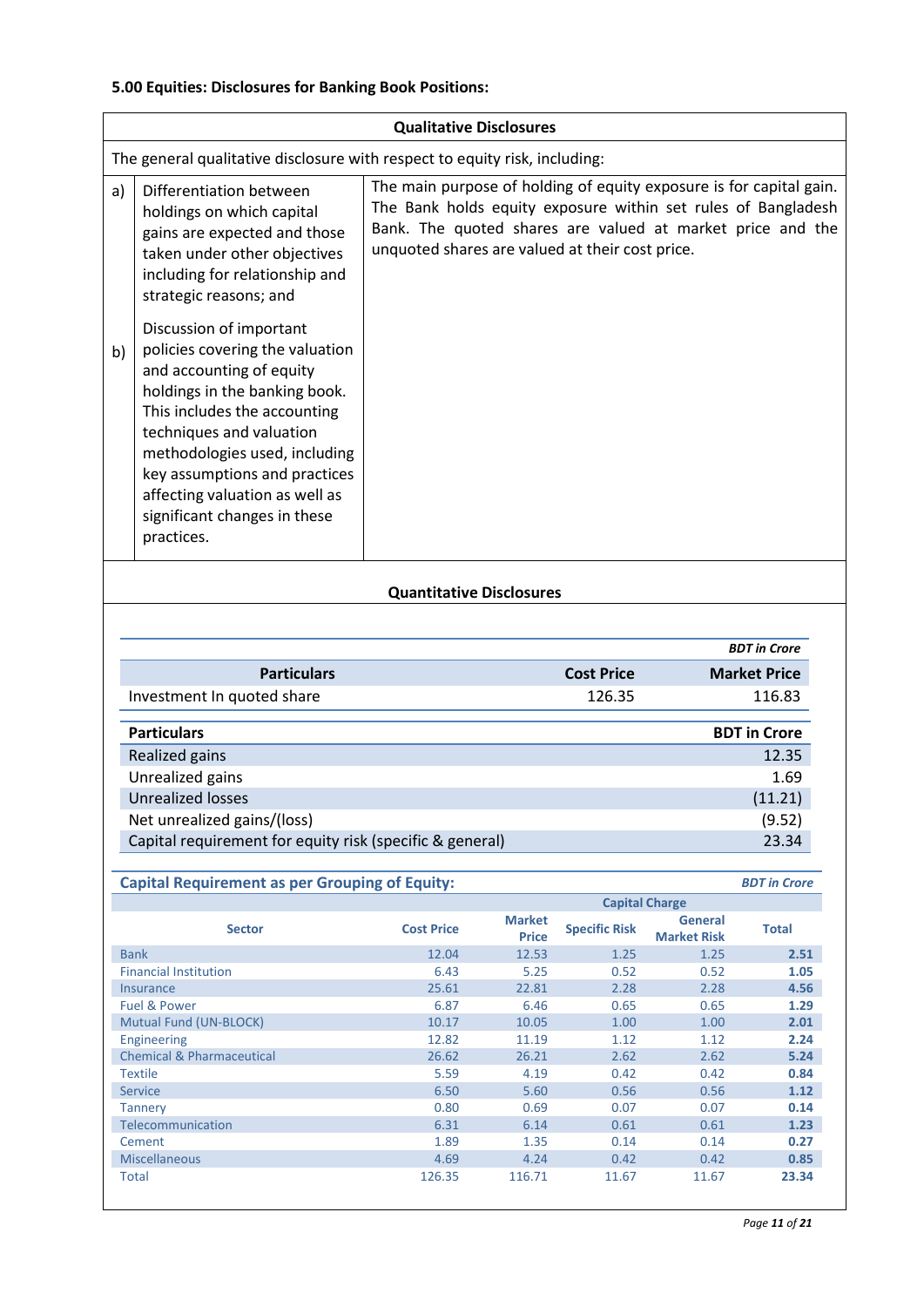|                                                                   | <b>Qualitative Disclosures</b>                                                                                                                                                                                                                                                                                                                                                                                                                                                                                                                                                                                                                                                                                                              |                                             |                               |            |                     |
|-------------------------------------------------------------------|---------------------------------------------------------------------------------------------------------------------------------------------------------------------------------------------------------------------------------------------------------------------------------------------------------------------------------------------------------------------------------------------------------------------------------------------------------------------------------------------------------------------------------------------------------------------------------------------------------------------------------------------------------------------------------------------------------------------------------------------|---------------------------------------------|-------------------------------|------------|---------------------|
| a)                                                                | The interest rate in the Banking Book reflects the shocks to the financial<br>The general qualitative<br>position of the bank including potential loss that the Bank may face in<br>disclosure requirement<br>the event of an adverse change in market interest rate. This has an<br>including the nature of<br><b>IRRBB</b> and key<br>impact on the earnings of the bank through Net Interest Earnings as<br>assumptions, including<br>well as on the Market Value of Equity or net worth. Thus this risk would<br>assumptions regarding<br>have an impact on both earning potential and economic value of the<br>loan repayments and<br>Bank.<br>behavior of non-<br>The Bank uses Duration Gap Analysis (DGA) for the deriving value of |                                             |                               |            |                     |
|                                                                   | maturity deposits, and                                                                                                                                                                                                                                                                                                                                                                                                                                                                                                                                                                                                                                                                                                                      | capital requirement for interest rate risk. |                               |            |                     |
|                                                                   | frequency of IRRBB<br>The Bank ensures that interest rate risk is not included within the<br>measurement.<br>market risk. The Bank has calculated the rate sensitive assets and<br>liabilities with a maturity of up to 12 months bucket and applied the<br>sensitivity analysis to measure the level of interest rate shock on its<br>capital adequacy.                                                                                                                                                                                                                                                                                                                                                                                    |                                             |                               |            |                     |
|                                                                   | <b>Quantitative Disclosures</b>                                                                                                                                                                                                                                                                                                                                                                                                                                                                                                                                                                                                                                                                                                             |                                             |                               |            |                     |
| a)                                                                | The increase (decline)                                                                                                                                                                                                                                                                                                                                                                                                                                                                                                                                                                                                                                                                                                                      |                                             |                               |            | <b>BDT</b> in Crore |
|                                                                   | in earnings or<br>economic value (or                                                                                                                                                                                                                                                                                                                                                                                                                                                                                                                                                                                                                                                                                                        | <b>Particulars</b>                          | Up to 3<br>months             | 3-6 months | $6 - 12$<br>months  |
|                                                                   | relevant measure used                                                                                                                                                                                                                                                                                                                                                                                                                                                                                                                                                                                                                                                                                                                       | Rate sensitive assets (RSA)                 | 1,998.69                      | 1,918.06   | 1,923.08            |
|                                                                   | by management) for                                                                                                                                                                                                                                                                                                                                                                                                                                                                                                                                                                                                                                                                                                                          | Rate sensitive liabilities (RSL)            | 3,023.83                      | 1111       | 1113.27             |
|                                                                   | upward and                                                                                                                                                                                                                                                                                                                                                                                                                                                                                                                                                                                                                                                                                                                                  | Gap (RSA-RSL)                               | $-1,025.14$                   | 807.06     | 809.81              |
|                                                                   | downward rate shocks                                                                                                                                                                                                                                                                                                                                                                                                                                                                                                                                                                                                                                                                                                                        |                                             |                               |            |                     |
| according to<br><b>Interest Rate Shock on Capital</b>             |                                                                                                                                                                                                                                                                                                                                                                                                                                                                                                                                                                                                                                                                                                                                             |                                             | <b>BDT</b> in<br><b>Crore</b> |            |                     |
|                                                                   | management's                                                                                                                                                                                                                                                                                                                                                                                                                                                                                                                                                                                                                                                                                                                                | <b>Total regulatory capital</b>             |                               |            | 1,083.45            |
|                                                                   | method for measuring                                                                                                                                                                                                                                                                                                                                                                                                                                                                                                                                                                                                                                                                                                                        | Total risk weighted assets (RWA)            |                               |            | 7,770.17            |
| IRRBB, broken down<br>Capital to risk weighted asset ratio (CRAR) |                                                                                                                                                                                                                                                                                                                                                                                                                                                                                                                                                                                                                                                                                                                                             |                                             | 13.94%                        |            |                     |
|                                                                   | by currency (as<br>relevant).                                                                                                                                                                                                                                                                                                                                                                                                                                                                                                                                                                                                                                                                                                               |                                             |                               |            |                     |
| <b>BDT</b> in Crore (where applicable)                            |                                                                                                                                                                                                                                                                                                                                                                                                                                                                                                                                                                                                                                                                                                                                             |                                             |                               |            |                     |
|                                                                   |                                                                                                                                                                                                                                                                                                                                                                                                                                                                                                                                                                                                                                                                                                                                             | <b>Assumed decrease in interest Rate</b>    | 1%                            | 2%         | 3%                  |
|                                                                   |                                                                                                                                                                                                                                                                                                                                                                                                                                                                                                                                                                                                                                                                                                                                             | Change in market value of equity            | (95.70)                       | (191.41)   | (287.12)            |
|                                                                   |                                                                                                                                                                                                                                                                                                                                                                                                                                                                                                                                                                                                                                                                                                                                             | Capital after shock                         | 987.34                        | 892.04     | 796.33              |
|                                                                   |                                                                                                                                                                                                                                                                                                                                                                                                                                                                                                                                                                                                                                                                                                                                             | <b>CRAR after shock</b>                     | 12.72%                        | 11.49%     | 10.26%              |
|                                                                   |                                                                                                                                                                                                                                                                                                                                                                                                                                                                                                                                                                                                                                                                                                                                             | <b>Decrease in CRAR</b>                     | 1.22%                         | 2.45%      | 3.68%               |

### **7.00 Market Risk:**

### **Qualitative Disclosures**

Market risk is a trading book concept. It may be defined as the risk of losses in on and off-balance sheet positions arising from movements in market prices. The market risk positions are subject to the risks pertaining to interest rate related instruments & equities in the trading book and foreign exchange risk & commodities risk throughout the Bank. This signifies the risk of loss due to a decrease in market portfolio arising out of market risk factors. It may be mentioned that the Bank considers Interest Rate Risk on Banking Book separately.

| a) | Views of Board of      | The Board approves all policies related to market risk, sets limits, and |
|----|------------------------|--------------------------------------------------------------------------|
|    | Directors on trading/  | reviews compliance on a regular basis. The objective is to provide cost  |
|    | investment activities; | effective funding last year to finance asset growth and trade related    |
|    |                        | transactions.                                                            |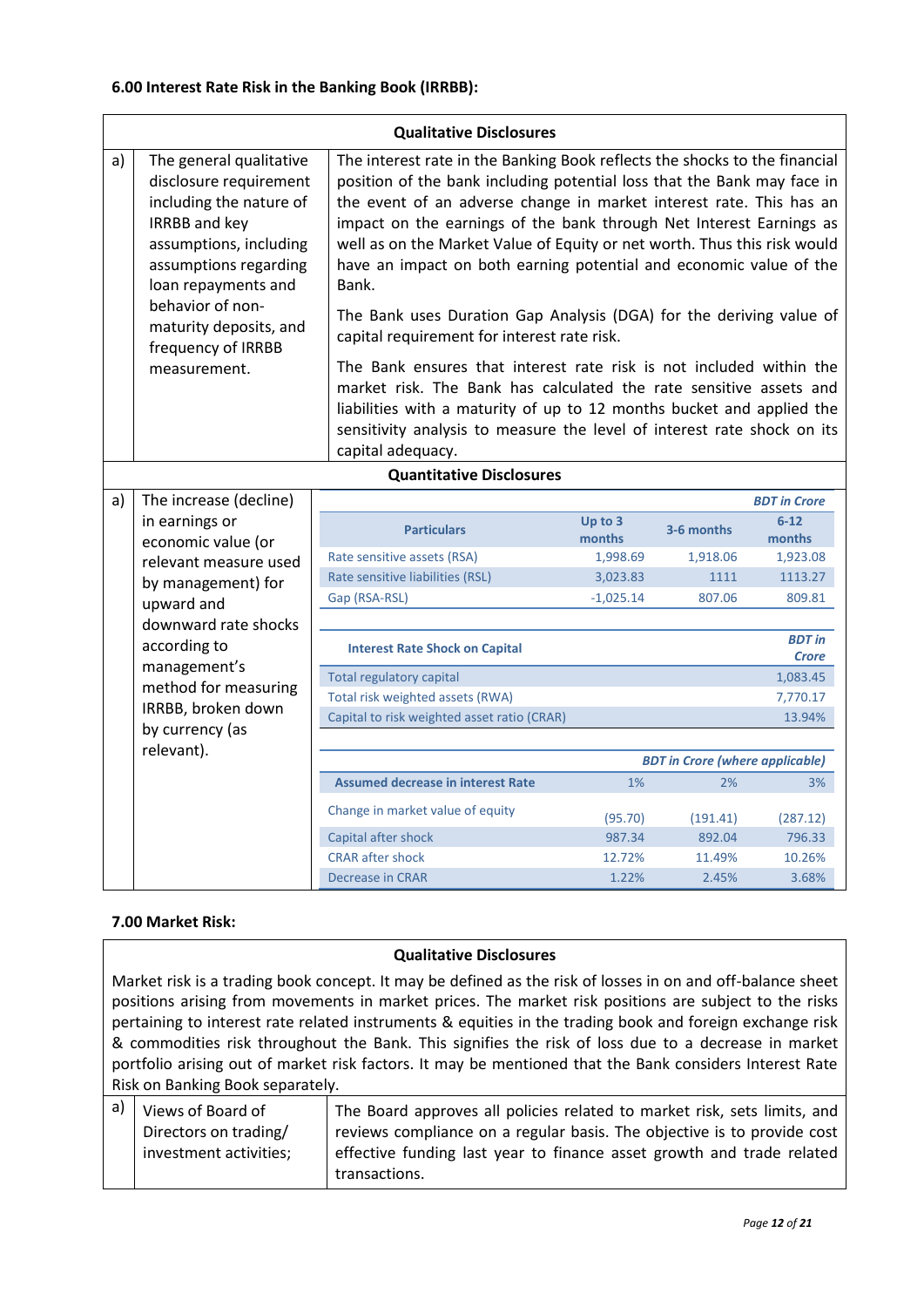| b)           | Methods used to<br>measure Market Risk;                  | Standardized (rule based) approach is used to measure the market risk<br>of the Bank whereas for interest rate risk and equity risk both General<br>and specific risk factors are applied for calculating capital charge and for<br>foreign exchange and commodities only general risk factors is applied.                                                                                                              |  |  |  |
|--------------|----------------------------------------------------------|-------------------------------------------------------------------------------------------------------------------------------------------------------------------------------------------------------------------------------------------------------------------------------------------------------------------------------------------------------------------------------------------------------------------------|--|--|--|
| c)           | Market Risk<br>Management system;                        | The duties of managing the market risk including liquidity, interest rate,<br>and foreign exchange risk lies with the Treasury Division under the<br>supervision of ALCO. The ALCO is comprised of senior executives of the<br>Bank, who meets at least once a month. The committee evaluates the<br>current position of the bank and gives direction to mitigate the market<br>risk exposure to a minimum level.       |  |  |  |
| $\mathsf{d}$ | Policies and processes<br>for mitigating market<br>risk; | There are approved limits for Market risk related instruments both on-<br>balance sheet and off-balance sheet items. The limits are monitored and<br>enforced on a regular basis to protect against market risk. The exchange<br>rate committee of the Bank meets on a daily basis to review the<br>prevailing market condition, exchange rate, forex position, and<br>transactions to mitigate foreign exchange risks. |  |  |  |
|              | <b>Quantitative Disclosures</b>                          |                                                                                                                                                                                                                                                                                                                                                                                                                         |  |  |  |

| Quantitative Disclosules                 |                     |
|------------------------------------------|---------------------|
| <b>Capital Charges for Market Risk</b>   | <b>BDT</b> in Crore |
| <b>Interest Rate Related instruments</b> | 15.69               |
| <b>Equities</b>                          | 23.34               |
| <b>Foreign Exchange Position</b>         | 10.22               |
| <b>Commodities</b>                       |                     |
| <b>Total</b>                             | 49.25               |

## **8.00 Operational Risk:**

### **Qualitative Disclosures**

Operational Risk is the risk of loss resulting from inadequate or failed internal processes, people, and systems or from external events. Recognizing the importance of information technology in the banking business, the Bank has considered information technology risk as an independent risk.

| a) | Views of Board of Directors on<br>the system to reduce<br><b>Operational Risk;</b> | The policy for operational risks including internal control and<br>compliance risk is approved by the Board in line with the<br>relevant guidelines of Bangladesh Bank. The Audit Committee<br>of the Board directly oversees the activities of the Internal<br>Control and Compliance Division to protect against all<br>operational risks.                                                   |
|----|------------------------------------------------------------------------------------|------------------------------------------------------------------------------------------------------------------------------------------------------------------------------------------------------------------------------------------------------------------------------------------------------------------------------------------------------------------------------------------------|
|    |                                                                                    | As a part of continuous surveillance, the Senior Management<br>Team (SMT), Risk Management Division regularly reviews<br>different aspects of operational risk. The analytical assessment<br>reported to the Board/ Risk Management<br>was<br>Committee/Audit Committee of the Bank for review and<br>formulating appropriate policies, tools & techniques for<br>mitigating operational risk. |
| b) | Performance gap of executives<br>and staff;                                        | The Bank identifies the loop holes among the effectiveness of<br>the employees and executives, these loop holes are removed<br>arranging appropriate training programs, offering<br>bv<br>competitive packages and providing the best working<br>environment. In this process, the Bank kept the performance<br>gap of executives and staff to a minimum level.                                |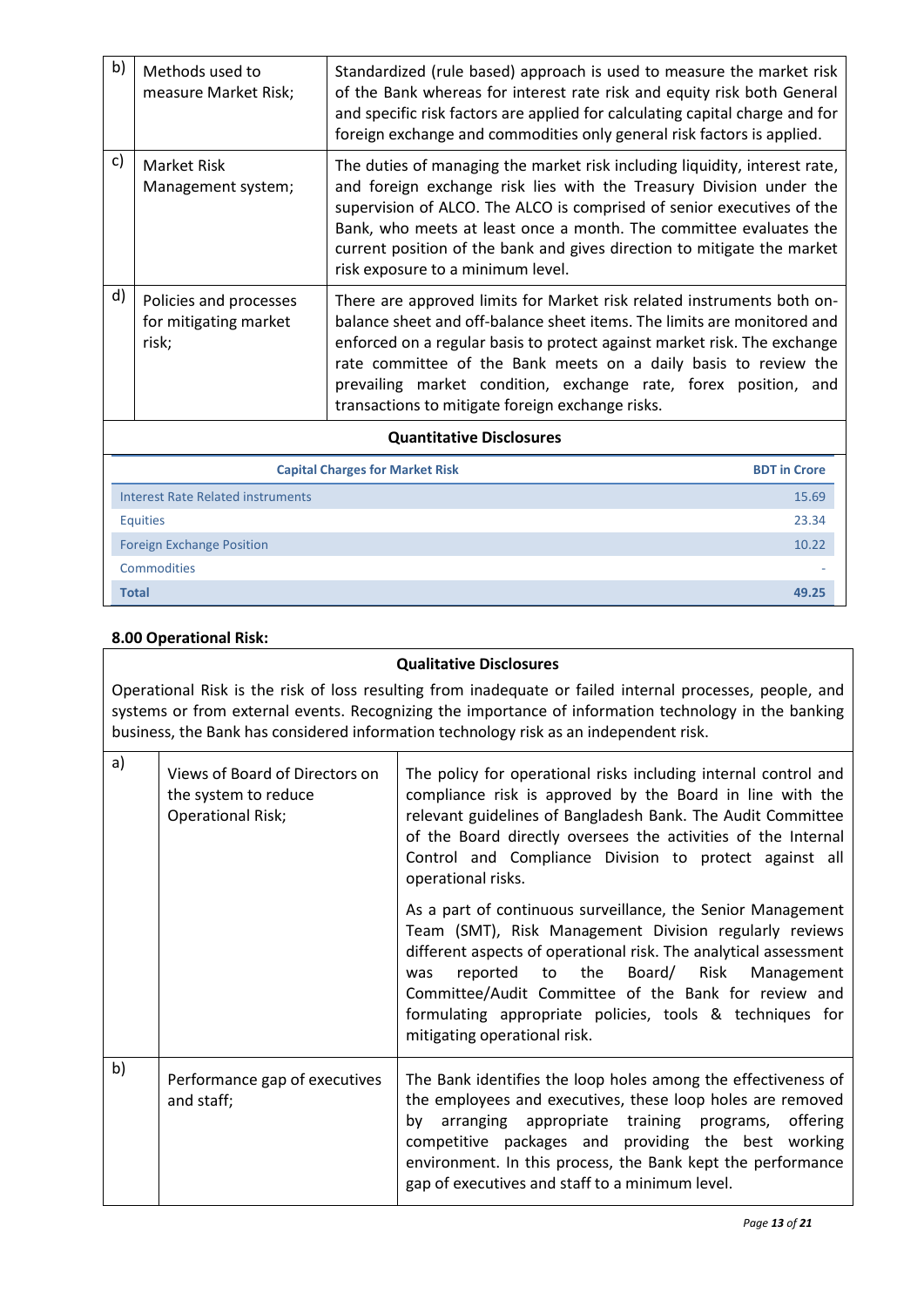| c)           | Potential external event;                                        | No potential external event is expected to expose the Bank to<br>significant operational risk. The Bank has a separate<br>Operational Risk Policy addressing specific issues involving<br>Operational Risk.                                                                                                                                                                                                                                                                                                                                                                                                                                                                                                                                                                                                                                                                                                                                                                                                                                                                                                                                                                                                                                                                                                                                                                                                                                                                                                      |                |        |                       |
|--------------|------------------------------------------------------------------|------------------------------------------------------------------------------------------------------------------------------------------------------------------------------------------------------------------------------------------------------------------------------------------------------------------------------------------------------------------------------------------------------------------------------------------------------------------------------------------------------------------------------------------------------------------------------------------------------------------------------------------------------------------------------------------------------------------------------------------------------------------------------------------------------------------------------------------------------------------------------------------------------------------------------------------------------------------------------------------------------------------------------------------------------------------------------------------------------------------------------------------------------------------------------------------------------------------------------------------------------------------------------------------------------------------------------------------------------------------------------------------------------------------------------------------------------------------------------------------------------------------|----------------|--------|-----------------------|
| d)           | Policies and processes for<br>mitigating operational risk;       | Operational Risk is inherent in every business organization and<br>covers a wide spectrum of issues. In order to mitigate this,<br>internal control and internal audit systems are used as the<br>primary means. SBAC Bank Limited manages this risk through a<br>control<br>based<br>documented, authorization is independent and transactions<br>are reconciled and monitored. This is supported by an<br>independent program of periodic reviews undertaken by<br>internal audit, and by monitoring external operational risk<br>events, which ensure that the bank stays in line with industry<br>best practices and takes account of lessons learned from<br>publicized operational failures within the financial services<br>industry. SBAC Bank Limited has an operational risk<br>management process which explains how the bank manages<br>its operational risk by identifying, assessing, monitoring,<br>controlling, and mitigating the risk, rectifying operational risk<br>events, and implementing any additional procedures required<br>for compliance with Bangladesh Bank's requirements.<br>Operational risk management responsibility is assigned to<br>different level of management within the business operation.<br>Information systems are used to record the identification and<br>assessment of operational risks and to generate appropriate<br>regular management reporting. Risk assessment incorporates<br>a regular review of identified risks to monitor significant<br>changes. | environment in | which  | processes<br>are      |
| e)           | Approach for calculating capital<br>charge for operational risk; | Basic Indicator Approach is used to measure Operational Risk<br>where capital charge is 15% on last three years average<br>positive gross income of the Bank.                                                                                                                                                                                                                                                                                                                                                                                                                                                                                                                                                                                                                                                                                                                                                                                                                                                                                                                                                                                                                                                                                                                                                                                                                                                                                                                                                    |                |        |                       |
|              | <b>Quantitative Disclosures</b>                                  |                                                                                                                                                                                                                                                                                                                                                                                                                                                                                                                                                                                                                                                                                                                                                                                                                                                                                                                                                                                                                                                                                                                                                                                                                                                                                                                                                                                                                                                                                                                  |                |        |                       |
|              | <b>Capital Charges for Operational Risk</b>                      |                                                                                                                                                                                                                                                                                                                                                                                                                                                                                                                                                                                                                                                                                                                                                                                                                                                                                                                                                                                                                                                                                                                                                                                                                                                                                                                                                                                                                                                                                                                  |                |        |                       |
|              |                                                                  |                                                                                                                                                                                                                                                                                                                                                                                                                                                                                                                                                                                                                                                                                                                                                                                                                                                                                                                                                                                                                                                                                                                                                                                                                                                                                                                                                                                                                                                                                                                  |                |        | <b>BDT</b> in crore   |
|              | <b>Basis</b><br><b>Operational Risk</b>                          | 2019                                                                                                                                                                                                                                                                                                                                                                                                                                                                                                                                                                                                                                                                                                                                                                                                                                                                                                                                                                                                                                                                                                                                                                                                                                                                                                                                                                                                                                                                                                             | 2020           | 2021   | <b>Capital Charge</b> |
| Solo         | <b>Gross Income</b>                                              | 472.91                                                                                                                                                                                                                                                                                                                                                                                                                                                                                                                                                                                                                                                                                                                                                                                                                                                                                                                                                                                                                                                                                                                                                                                                                                                                                                                                                                                                                                                                                                           | 418.45         | 639.79 | 76.56                 |
| Consolidated | <b>Gross Income</b>                                              | 472.91                                                                                                                                                                                                                                                                                                                                                                                                                                                                                                                                                                                                                                                                                                                                                                                                                                                                                                                                                                                                                                                                                                                                                                                                                                                                                                                                                                                                                                                                                                           | 418.45         | 640.95 | 76.62                 |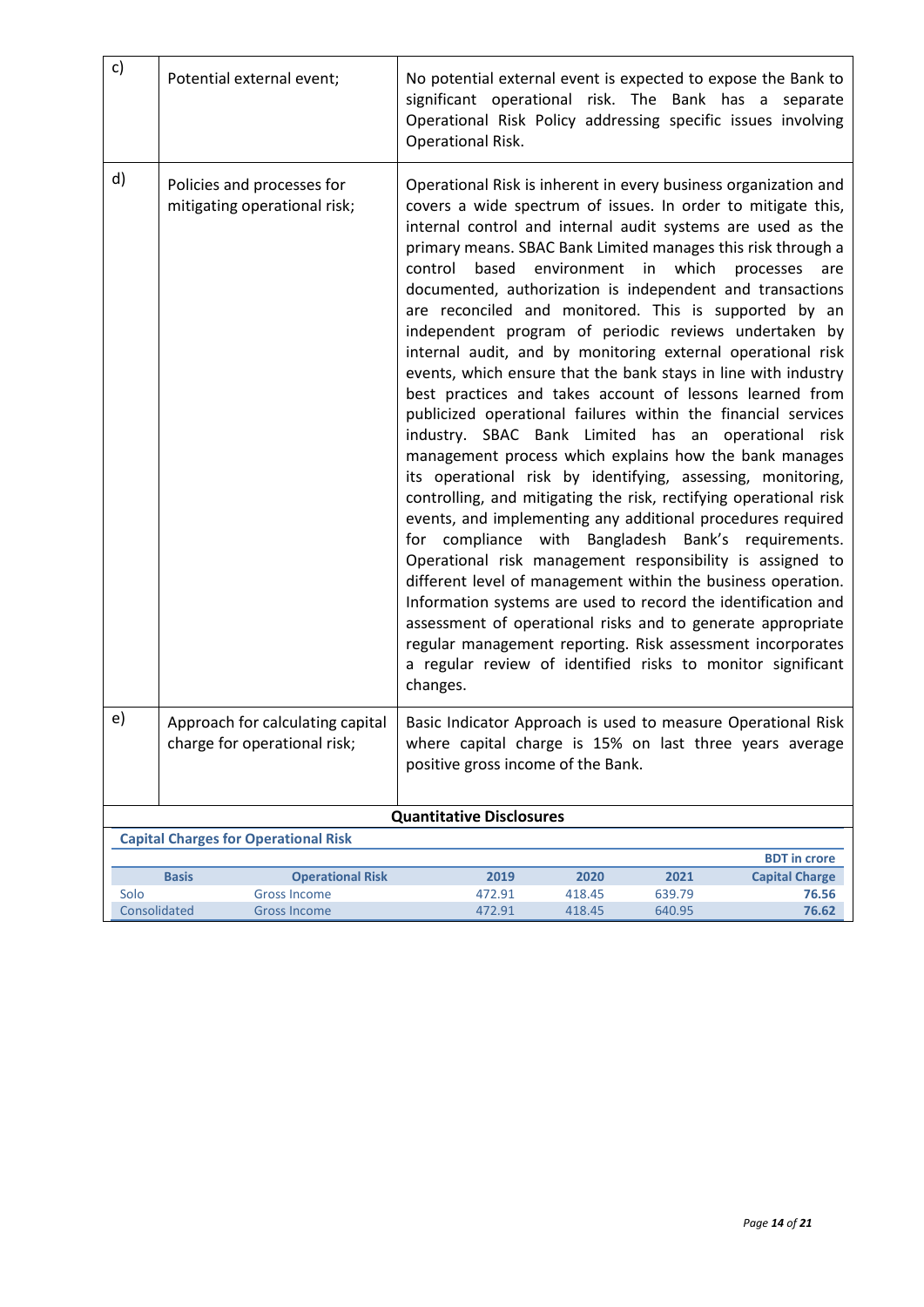## **9.00 Leverage Ratio:**

 $\overline{\phantom{a}}$ 

| <b>Qualitative Disclosures</b> |                                                                                                                           |                                                                                                                                                                                                                                                                                                                                                                                                                                                                                       |                                                                                           |              |
|--------------------------------|---------------------------------------------------------------------------------------------------------------------------|---------------------------------------------------------------------------------------------------------------------------------------------------------------------------------------------------------------------------------------------------------------------------------------------------------------------------------------------------------------------------------------------------------------------------------------------------------------------------------------|-------------------------------------------------------------------------------------------|--------------|
| a)                             | Views of Board of<br>Directors on system to<br>reduce Liquidity Risk;                                                     | The Leverage Ratio is a non-risk based measure introduced to monitor<br>and build-up of leverage on credit institutions balance sheets aiming at<br>containing the cyclicality of lending. It is calibrated to act as a credible<br>supplementary measure to the risk based capital requirements. The<br>leverage ratio is calculated by dividing Tier 1 capital by assets (both on<br>and off-balance sheet items).                                                                  |                                                                                           |              |
|                                |                                                                                                                           | The policy for Leverage Ratio including off and on balance sheet<br>exposure and capital related policy. The Bank has a well-structured<br>delegation and sub-delegation of credit approval authority for ensuring<br>good governance and better control in credit approval system. The<br>Board of Directors and its Executive Committee hold the supreme<br>authority for any credit approval in line with the credit committee<br>consisting of the senior management of the bank. |                                                                                           |              |
| b)                             | Policies and processes<br>for managing excessive<br>on and off-balance sheet<br>leverage;                                 | SBAC Bank Limited has policies and processes in place for the<br>identification, management and monitoring of the risk of excessive<br>leverage. SBACBL maintains the leverage ratio above the regulatory limit<br>as a part of the Bank's risk appetite framework.                                                                                                                                                                                                                   |                                                                                           |              |
| c)                             | Approach for calculating<br>exposure;                                                                                     | In order to measure the exposure consistently with financial accounts, the<br>following approaches are applied by the bank:                                                                                                                                                                                                                                                                                                                                                           |                                                                                           |              |
|                                |                                                                                                                           | On-balance sheet, non-derivative exposures are net of specific<br>$\mathsf{L}$<br>provisions and valuation adjustments (e.g. surplus/deficit on<br>Available for Sale (AFS)/ Held-for-trading (HFT) positions).                                                                                                                                                                                                                                                                       |                                                                                           |              |
|                                |                                                                                                                           | Physical or financial collateral, guarantee or credit risk mitigation<br>П.<br>purchased is not allowed to reduce on-balance sheet exposure.                                                                                                                                                                                                                                                                                                                                          |                                                                                           |              |
|                                |                                                                                                                           | Netting of loans and deposits is not allowed<br>III.                                                                                                                                                                                                                                                                                                                                                                                                                                  |                                                                                           |              |
|                                |                                                                                                                           | A minimum Tier-1 leverage ratio of 3% is being prescribed by Bangladesh<br>Bank both at solo and consolidated basis. The Bank maintains leverage ratio<br>on quarterly basis. The status of leverage ratio at the end of each calendar<br>quarter is submitted to Bangladesh Bank showing the average of the month<br>based on capital and total exposure. The formula of Leverage Ratio is as<br>under:                                                                              |                                                                                           |              |
|                                |                                                                                                                           | Leverage Ratio $=$                                                                                                                                                                                                                                                                                                                                                                                                                                                                    | Tire $-1$ Capital (after related deductions)<br>Total Exposure (after related deductions) |              |
|                                |                                                                                                                           | <b>Quantitative Disclosures</b>                                                                                                                                                                                                                                                                                                                                                                                                                                                       |                                                                                           |              |
| <b>BDT</b> in Crore            |                                                                                                                           |                                                                                                                                                                                                                                                                                                                                                                                                                                                                                       |                                                                                           |              |
|                                | <b>Particulars</b>                                                                                                        |                                                                                                                                                                                                                                                                                                                                                                                                                                                                                       | Solo                                                                                      | Consolidated |
|                                | <b>Tier 1 Capital*</b>                                                                                                    |                                                                                                                                                                                                                                                                                                                                                                                                                                                                                       | 1,046.48                                                                                  | 1,046.04     |
|                                | On Balance Sheet Exposure                                                                                                 |                                                                                                                                                                                                                                                                                                                                                                                                                                                                                       | 5,662.55                                                                                  | 5,677.85     |
|                                | <b>Off-Balance Sheet Exposure</b><br>849.56<br>849.56                                                                     |                                                                                                                                                                                                                                                                                                                                                                                                                                                                                       |                                                                                           |              |
|                                | Total Deductions from On and Off-Balance Sheet Exposure/ Regulatory<br>2.85<br>3.85<br>adjustments made to Tier 1 capital |                                                                                                                                                                                                                                                                                                                                                                                                                                                                                       |                                                                                           |              |
|                                | <b>Total Exposure</b><br>10,373.66<br>10,372.66                                                                           |                                                                                                                                                                                                                                                                                                                                                                                                                                                                                       |                                                                                           |              |
|                                | Leverage Ratio                                                                                                            |                                                                                                                                                                                                                                                                                                                                                                                                                                                                                       | 10.09%                                                                                    | 10.08%       |
|                                | *Considering all regulatory adjustments                                                                                   |                                                                                                                                                                                                                                                                                                                                                                                                                                                                                       |                                                                                           |              |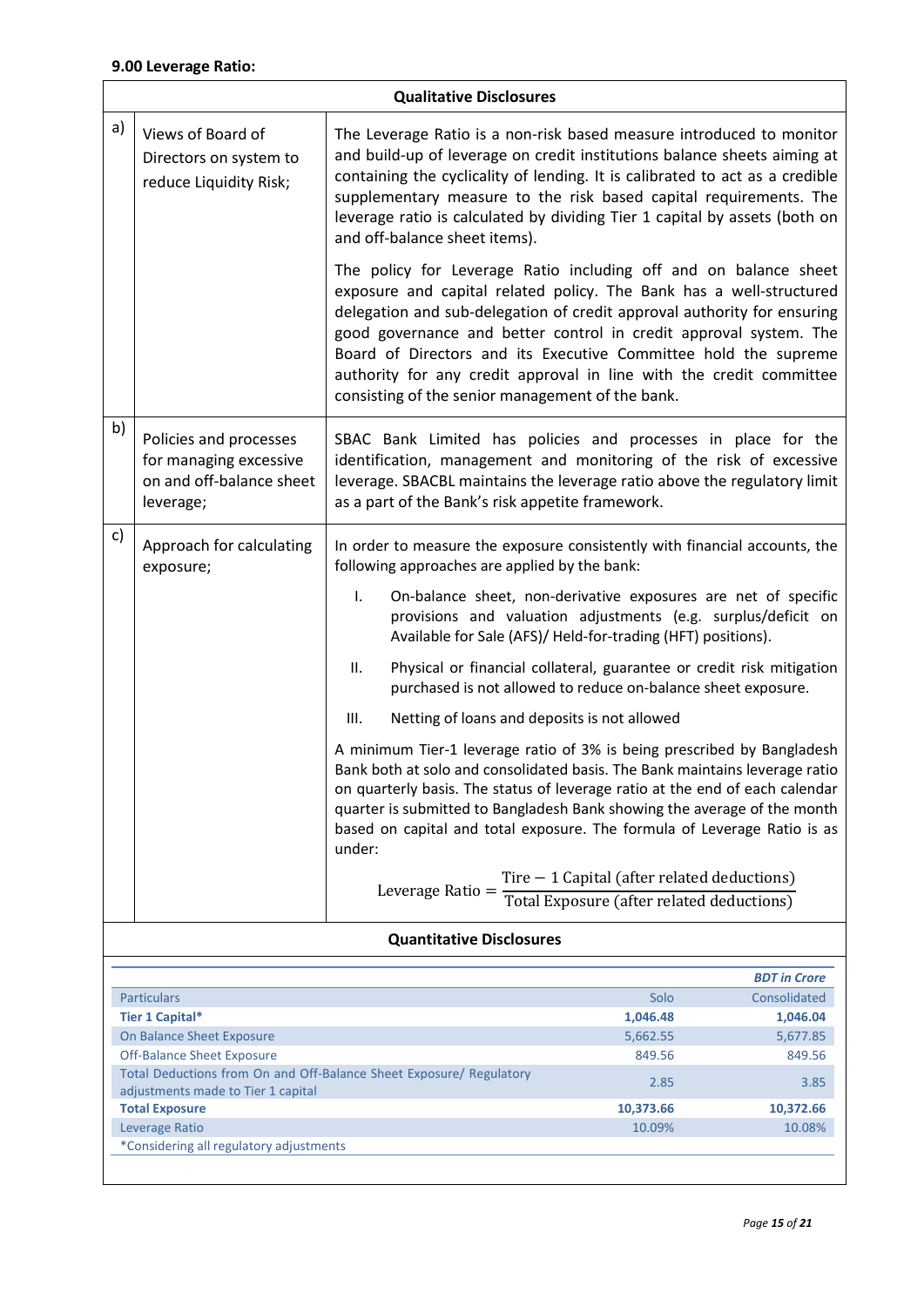|    | <b>Qualitative Disclosures</b>                      |                                                                                                                                                                                                                                                                                                                                                                                                                                                                                                                                                                                                                                                                                                                                    |  |  |
|----|-----------------------------------------------------|------------------------------------------------------------------------------------------------------------------------------------------------------------------------------------------------------------------------------------------------------------------------------------------------------------------------------------------------------------------------------------------------------------------------------------------------------------------------------------------------------------------------------------------------------------------------------------------------------------------------------------------------------------------------------------------------------------------------------------|--|--|
| a) | Views of BOD on system<br>to reduce liquidity Risk; | As per the BRPD Circular no. 18 dated 21 December 2014, Bangladesh<br>Bank has strengthened the liquidity framework by developing two<br>minimum standards for funding liquidity. These standards have been<br>developed to achieve two separate but complementary objectives.<br>The first objective is to promote short-term resilience of a bank's<br>liquidity risk profile by ensuring that it has sufficient high quality liquid<br>resources to survive an acute stress scenario lasting for one month.<br>Liquidity Coverage Ratio (LCR) addresses this Objective.<br>The second objective is to promote resilience over a longer time horizon<br>by creating additional incentives for a bank to fund its activities with |  |  |
|    |                                                     | more stable sources of funding on an ongoing structural basis. The Net<br>Stable Funding Ratio (NSFR) has a time horizon of one year and has<br>been developed to provide a sustainable maturity structure of assets<br>and liabilities.                                                                                                                                                                                                                                                                                                                                                                                                                                                                                           |  |  |
| b) | Methods used to<br>measure Liquidity Risk;          | Liquidity measurement involves assessing all of a bank's cash inflows<br>against its outflows to identify the potential for any net shortfalls<br>including funding requirements for off-balance sheet commitments.<br>An important aspect of measuring liquidity is making assumptions about<br>future funding needs, both in the very short-term and for long time<br>periods. Another important factor is the ability to access funds readily<br>and at reasonable terms. Several key liquidity risk indicators monitored<br>on a regular basis to ensure healthy liquidity position are as follows:                                                                                                                            |  |  |
|    |                                                     | Cash Reserve Ratio (CRR)<br>❖                                                                                                                                                                                                                                                                                                                                                                                                                                                                                                                                                                                                                                                                                                      |  |  |
|    |                                                     | <b>Statutory Liquidity Requirement (SLR)</b><br>❖                                                                                                                                                                                                                                                                                                                                                                                                                                                                                                                                                                                                                                                                                  |  |  |
|    |                                                     | Credit Deposit Ratio (CDR)<br>❖                                                                                                                                                                                                                                                                                                                                                                                                                                                                                                                                                                                                                                                                                                    |  |  |
|    |                                                     | Liquidity Coverage Ratio (LCR)<br>❖                                                                                                                                                                                                                                                                                                                                                                                                                                                                                                                                                                                                                                                                                                |  |  |
|    |                                                     | Net Stable Funding Ratio (NSFR)<br>❖                                                                                                                                                                                                                                                                                                                                                                                                                                                                                                                                                                                                                                                                                               |  |  |
|    |                                                     | ❖ Structural Liquidity Profile (SLP)                                                                                                                                                                                                                                                                                                                                                                                                                                                                                                                                                                                                                                                                                               |  |  |
|    |                                                     | Maximum Cumulative Outflow (MCO)<br>❖                                                                                                                                                                                                                                                                                                                                                                                                                                                                                                                                                                                                                                                                                              |  |  |
|    |                                                     | Medium Term Funding Ratio (MTFR)<br>❖                                                                                                                                                                                                                                                                                                                                                                                                                                                                                                                                                                                                                                                                                              |  |  |
|    |                                                     | Liquid Asset to Total Deposit Ratio (LATDR)<br>❖                                                                                                                                                                                                                                                                                                                                                                                                                                                                                                                                                                                                                                                                                   |  |  |
|    |                                                     | ❖<br>Liquid Asset to Short Term Liabilities (LASTL) etc.                                                                                                                                                                                                                                                                                                                                                                                                                                                                                                                                                                                                                                                                           |  |  |
| c) | <b>Liquidity Risk</b><br>management system;         | SBACBL maintains diversified and stable funding base comprising of core<br>retail, corporate and institutional deposits to manage liquidity risk. The<br>prime responsibility of the liquidity risk management of the Bank lies<br>with Treasury Division under the supervision of ALCO, which maintains<br>liquidity based on current liquidity position, anticipated future funding<br>requirement, sources of fund, options for reducing funding needs,<br>present and anticipated asset quality, present and future earning<br>capacity, present and planned capital position etc.                                                                                                                                             |  |  |
|    |                                                     | The intensity and sophistication of liquidity risk management process<br>depend on the nature, size and complexity of a bank's activities. Sound<br>liquidity risk management employed in measuring, monitoring and<br>controlling liquidity risk is critical to the viability of the bank.                                                                                                                                                                                                                                                                                                                                                                                                                                        |  |  |
|    |                                                     | The ALCO, which meets at least once in a month, is responsible for                                                                                                                                                                                                                                                                                                                                                                                                                                                                                                                                                                                                                                                                 |  |  |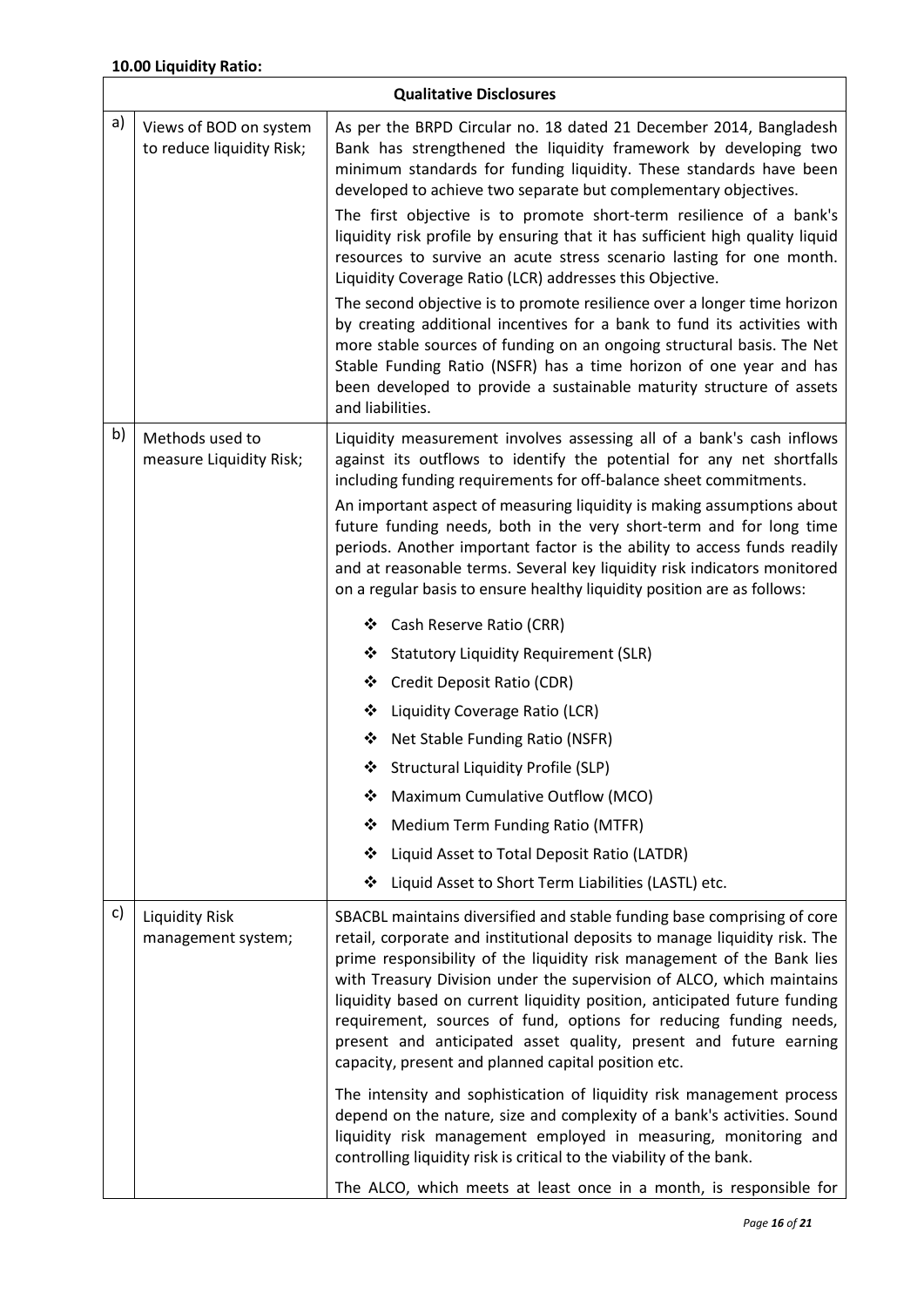|    |                                                             | managing and controlling liquidity of the Bank. Treasury front office<br>closely monitors and controls liquidity requirements on daily basis by<br>appropriate coordination of funding activities and they are primarily<br>responsible for management of liquidity in the Bank. A monthly<br>projection of fund flows is reviewed in ALCO meeting regularly.                                                                                                               |  |  |
|----|-------------------------------------------------------------|-----------------------------------------------------------------------------------------------------------------------------------------------------------------------------------------------------------------------------------------------------------------------------------------------------------------------------------------------------------------------------------------------------------------------------------------------------------------------------|--|--|
| d) | Policies and processes<br>for mitigating Liquidity<br>Risk; | In order to develop a comprehensive liquidity risk management<br>framework, the Bank has a Board approved Contingency Funding Plan<br>(CFP). A set of policies and procedures that serves as a blueprint for the<br>Bank to meet its funding needs in a timely manner and at a reasonable<br>cost. In this sense, a Contingency Funding Plan (CFP) is an extension of<br>ongoing liquidity management and formalizes the objectives of liquidity<br>management by ensuring: |  |  |
|    |                                                             | A. Maintenance of a reasonable amount of liquid assets;<br>B. Measurement and projection of funding requirements and<br>C. Management of access to funding sources.                                                                                                                                                                                                                                                                                                         |  |  |
|    |                                                             | CFP also provides directions for plausible actions in distress and<br>emergency situations. In case of a sudden liquidity stress, it is important<br>for the Bank to be seemed organized and efficient to meet its<br>obligations to the stakeholders.                                                                                                                                                                                                                      |  |  |
|    |                                                             | Maturity ladder of cash inflows and outflows are effective tool to<br>determine a bank's cash position. A maturity ladder estimates a banks<br>cash inflows and outflows and thus net deficit or surplus (GAP) on a day<br>to day basis and different buckets (e.g. 2-7 days, 1 month, 1-3 months,<br>3-12 months, 1-5 years and over 5 years).                                                                                                                             |  |  |
|    |                                                             | <b>Quantitative Disclosures</b>                                                                                                                                                                                                                                                                                                                                                                                                                                             |  |  |
| a) | Liquidity Coverage Ratio<br>(LCR) liquid                    | Liquidity Coverage Ratio (LCR) is a new liquidity standard built on the<br>methodologies of traditional liquidity coverage ratio used by banks to<br>assess exposure to contingent liquidity events. LCR aims to ensure that<br>a bank maintains an adequate level of unencumbered, high-quality<br>liquid assets that can be converted into cash to meet its liquidity needs<br>for 30 calendar days.                                                                      |  |  |
|    |                                                             | Stock of high quality liquid assets<br>$LCR = \frac{300 \text{ m}}{Total net cash outflows over the next 30 calendar days}$                                                                                                                                                                                                                                                                                                                                                 |  |  |
|    |                                                             |                                                                                                                                                                                                                                                                                                                                                                                                                                                                             |  |  |
|    |                                                             | The minimum standard for LCR is greater than or equal to 100.<br>However, the bank's status as on 31 December 2021 in this ratio is as<br>follows:                                                                                                                                                                                                                                                                                                                          |  |  |
|    |                                                             | <b>BDT</b> in crore                                                                                                                                                                                                                                                                                                                                                                                                                                                         |  |  |
|    |                                                             | <b>Particulars</b><br><b>Regulatory Standard</b><br>31-Dec-21                                                                                                                                                                                                                                                                                                                                                                                                               |  |  |
|    |                                                             | Total stock of high quality liquid<br>2,006.28<br>assets                                                                                                                                                                                                                                                                                                                                                                                                                    |  |  |
|    |                                                             | Greater than or equal to<br>Total net cash outflows over the next<br>1,674.13<br>100%<br>30 calendar days                                                                                                                                                                                                                                                                                                                                                                   |  |  |
|    |                                                             | <b>Liquidity Coverage Ratio (LCR)</b><br>119.84%                                                                                                                                                                                                                                                                                                                                                                                                                            |  |  |
| b) | Net Stable Funding Ratio<br>(NSFR)                          | Net Stable Funding Ratio (NSFR) is another new liquidity standard<br>introduced by the Basel Committee. The NSFR aims to limit over-<br>reliance on short-term wholesale funding during times of abundant<br>market liquidity and encourage better assessment of liquidity risk across<br>all on and off-balance sheet items.                                                                                                                                               |  |  |
|    |                                                             | The minimum acceptable value of this ratio is 100 percent, indicating<br>that Available Stable Funding (ASF) should be at least equal to Required<br>Stable Funding (RSF). ASF consists of various kinds of liabilities and                                                                                                                                                                                                                                                 |  |  |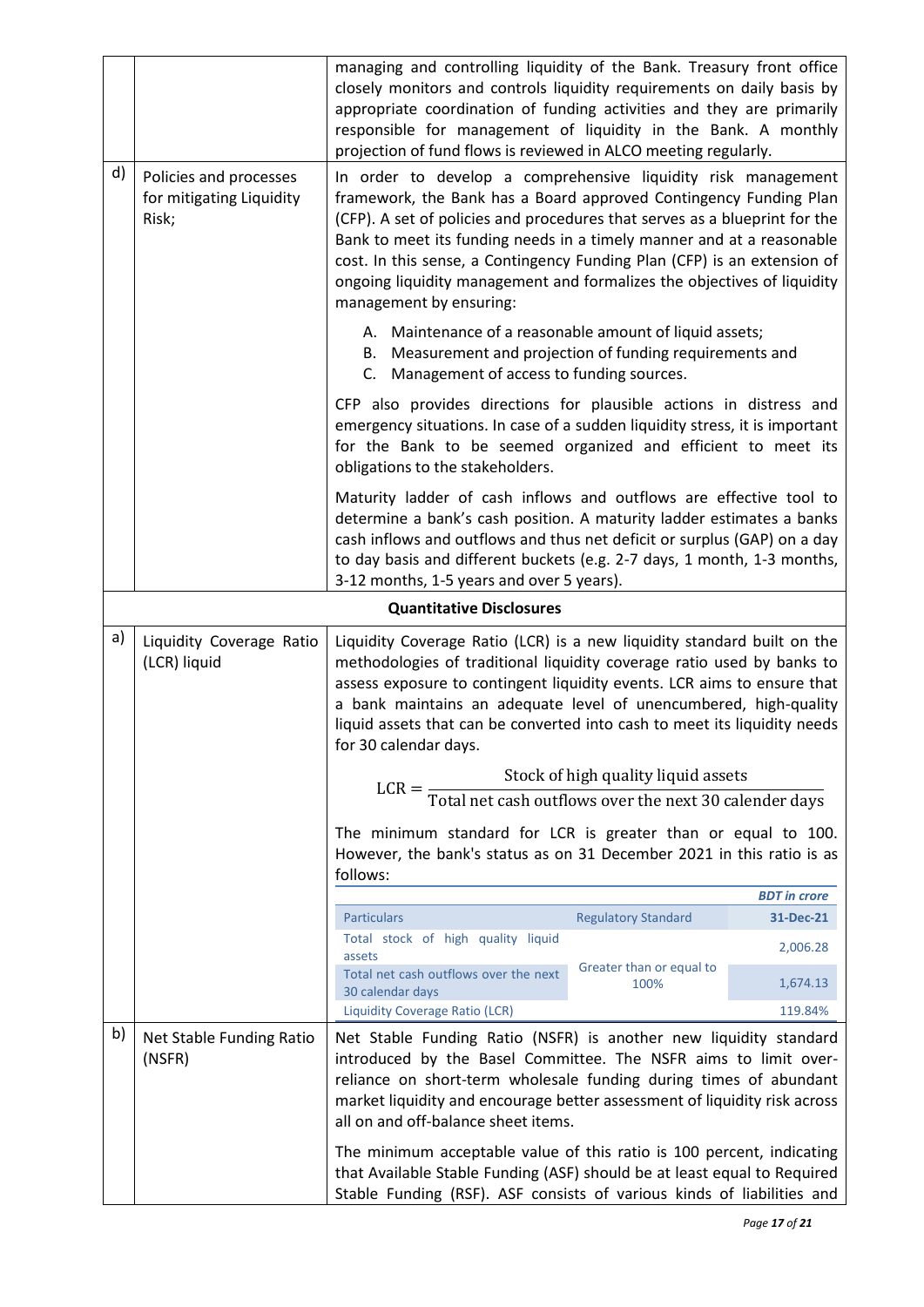| capital with percentage weights attached given their perceived stability.<br>RSF consists of assets and off-balance sheet items, also with percentage<br>weights attached given the degree to which they are illiquid or long-<br>term and therefore require stable funding. The time horizon of the NSFR<br>is one year, like the LCA, the NSFR calculations assume a stressed<br>environment. The status of Net Stable Funding Ratio (NSFR) as on 31<br>December 2021 is as under: |                                      |           |
|--------------------------------------------------------------------------------------------------------------------------------------------------------------------------------------------------------------------------------------------------------------------------------------------------------------------------------------------------------------------------------------------------------------------------------------------------------------------------------------|--------------------------------------|-----------|
| <b>BDT</b> in crore                                                                                                                                                                                                                                                                                                                                                                                                                                                                  |                                      |           |
| <b>Particulars</b>                                                                                                                                                                                                                                                                                                                                                                                                                                                                   | <b>Regulatory</b><br><b>Standard</b> | 31-Dec-21 |
| Available amount of stable funding (ASF)                                                                                                                                                                                                                                                                                                                                                                                                                                             |                                      | 7,838.61  |
| Required amount of stable funding (RSF)                                                                                                                                                                                                                                                                                                                                                                                                                                              | Greater than 100%                    | 3,753.46  |
| Net Stable Funding Ratio (NSFR)                                                                                                                                                                                                                                                                                                                                                                                                                                                      |                                      | 208.84%   |
|                                                                                                                                                                                                                                                                                                                                                                                                                                                                                      |                                      |           |

#### **11.00 Remuneration:**

#### **Qualitative Disclosures** a) Information relating to the bodies that oversee remuneration; Managing Director, Senior Management Team (SMT) & Head of Human Resources Division govern the remuneration related policies and practices in alignment of the Bank's short & long term objectives. They plays an independent role, operating as an overseer; and if required, makes recommendation to the Board of Directors of the Bank for its consideration and final approval for any remuneration related policy. The main work includes presenting recommendations to the Board regarding remuneration, compensation packages of senior management, incentive schemes and retirement benefits. They also assist the Board of Directors to ensure that all employees are remunerated fairly and get performance based compensation by ensuring effective remuneration policy, procedures and practices aligned with the Banks' strategy and applied consistency for all employee levels.  $\mathsf{b}$ ) | Information relating to the design and structure of remuneration processes; SBACBL has a flexible compensation and benefits system that helps to ensure pay equity is linked with performance that is understood by employees, and keeps in touch with employee desires and what's converted in the market, while maintaining a balance with the business affordability. The compensation and benefits are regularly reviewed through market and peer group study. The well-crafted total rewards help the Bank to attract, motivate and retain talent that produces desired business results. The structure and level of remuneration are reviewed time to time based on Bank's business performance and affordability. Other than the regular monthly payments and a good number of allowances, SBACBL has variety of market-competitive benefits schemes. The various cash and non-cash benefits include; Bank provided chauffeured car facility for top level executives, car maintenance allowance, leave fare assistance, employee car loan facility, house building loan facility, festival bonus etc. SBACBL also provides long term as well as retirement benefits to employees, like leave encashment, provident fund, benefit under gratuity & superannuation fund etc. The overall objective of the Bank's remuneration policy is to establish a framework for attracting, retaining and motivating employees, and creating incentives for delivering long-term performance within established risk limits. c) Description of the  $\vert$  The business risk including credit/default risk, compliance &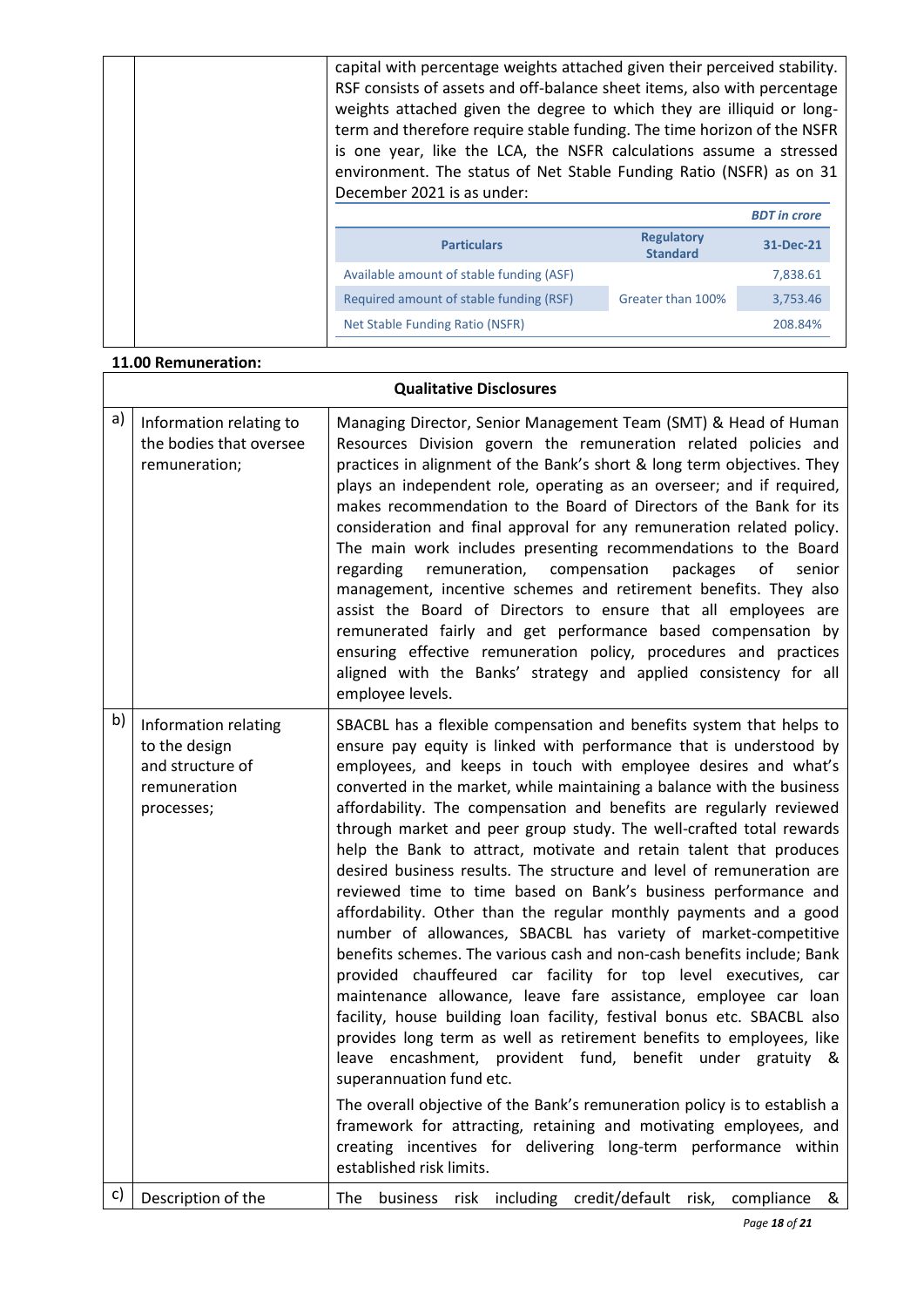|    | ways in which<br>current and future<br>risks are taken<br>into account in<br>the remuneration<br>processes;                                                   | reputational risk is mostly considered when implementing the<br>remuneration measures for each employee/group of employee.<br>Financial and liquidity risks are also considered.<br>Different set of measures are in practice based on the nature & type of<br>business lines/segments etc. These measures are primarily focused on<br>the business target/goals set for each area of operation, branch vis-à-vis<br>the actual results achieved as of the reporting date. The most vital tools<br>& indicators used for measuring the risks are the asset quality (NPL<br>ratio), Net Interest Margin (NIM), provision coverage ratio, credit<br>deposit ratio, cost-income ratio, growth of net profit, as well the non-<br>financial indicators, namely, the compliance status with the regulatory<br>norms, instructions have been brought to all concerned of the Bank<br>from time to time.<br>While evaluating the performance of each employee annually, all the<br>financial and non-financial indicators as per pre-determined set criteria<br>are considered; and accordingly, the result of the performance varies<br>from one to another and thus affects the remuneration as well.<br>No material change has been made during the year 2021 that could<br>affect the remuneration. |
|----|---------------------------------------------------------------------------------------------------------------------------------------------------------------|--------------------------------------------------------------------------------------------------------------------------------------------------------------------------------------------------------------------------------------------------------------------------------------------------------------------------------------------------------------------------------------------------------------------------------------------------------------------------------------------------------------------------------------------------------------------------------------------------------------------------------------------------------------------------------------------------------------------------------------------------------------------------------------------------------------------------------------------------------------------------------------------------------------------------------------------------------------------------------------------------------------------------------------------------------------------------------------------------------------------------------------------------------------------------------------------------------------------------------------------------------------------------------------------------|
| d) | Description of the<br>ways in which the<br>bank seeks to link<br>performance during<br>a performance<br>measurement<br>period with levels of<br>remuneration; | The Board sets the Key Performance Indicators (KPIs) for the senior<br>management while approving the business target/budget for each year<br>for the Bank and business lines/segments. The management sets the<br>appropriate tools, techniques, and strategic planning (with due<br>concurrence/approval of the Board) towards achieving those targets.<br>The most common KPIs are the achievement of loan, deposit, and profit<br>target with the threshold of NPL ratio, cost-income ratio, cost of fund,<br>the yield on loans, provision coverage ratio, capital to risk weighted<br>asset ratio (CRAR), ROE, ROA, liquidity position (maintenance of CRR<br>and SLR) etc.                                                                                                                                                                                                                                                                                                                                                                                                                                                                                                                                                                                                                |
| e) | Description of the<br>ways in which the<br>bank seek to adjust<br>remuneration to take<br>account of longer-term<br>performance;                              | The Bank pays variable remuneration i.e. annual increment based on<br>the yearly performance rating on a cash basis with the monthly pay.<br>While the value of longer term variable part of remuneration i.e. the<br>amount of Provident Fund, Gratuity Fund, Superannuation Fund are<br>made provision on aggregate /individual employee basis; actual<br>payment is made upon retirement, resignation, etc. as the case may be,<br>as per rule.                                                                                                                                                                                                                                                                                                                                                                                                                                                                                                                                                                                                                                                                                                                                                                                                                                               |
| f) | Description of<br>the different<br>forms of variable<br>remuneration that<br>the bank utilizes<br>and the rationale for<br>using these different<br>forms;    | A summary of Short-term and Long-term compensation plan are as<br>follows:<br>Total Compensation = Fixed Pay (Salary) + Variable Pay (Bonus) +<br>Variable Pay (Long term incentive).<br>Form of variable remuneration offered by SBAC Bank:<br><b>Cash Form:</b><br><b>Short-Term Incentive/Rewards</b><br>Yearly fixed and incentive bonus;<br>1.<br>Yearly increment;<br>2.<br>Business accomplishment financial award;<br>3.<br>Car fuel and car maintenance allowance for executives;<br>4.<br>5. Cash risk allowance for cashier;<br>6. Charge allowance for branch manager.                                                                                                                                                                                                                                                                                                                                                                                                                                                                                                                                                                                                                                                                                                               |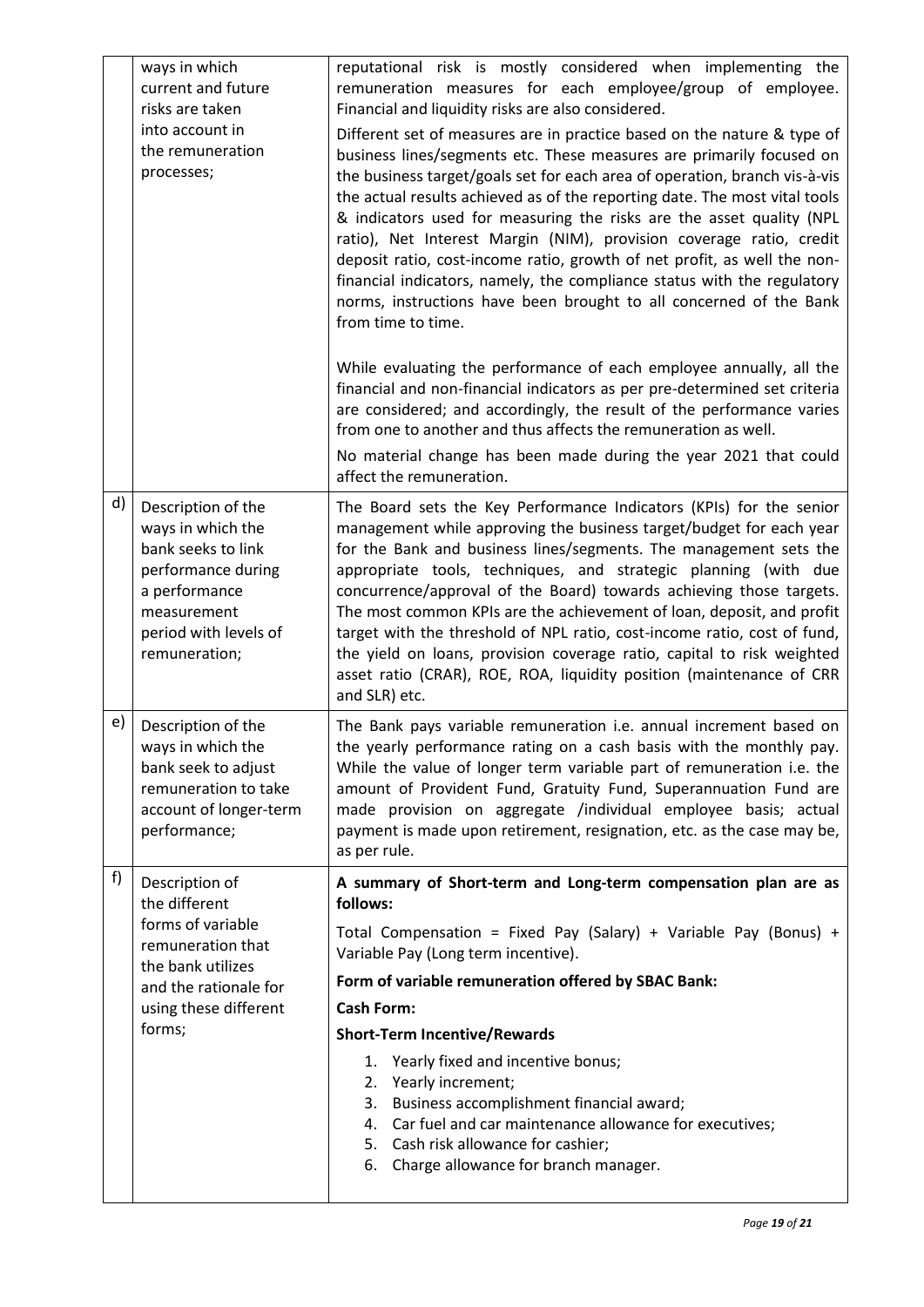|    |                                                                                                                                                   | Long-Term Incentive/Rewards                                                                                                    |
|----|---------------------------------------------------------------------------------------------------------------------------------------------------|--------------------------------------------------------------------------------------------------------------------------------|
|    |                                                                                                                                                   | 1. Provident fund;<br>Gratuity;<br>2.                                                                                          |
|    |                                                                                                                                                   | Employee house building loan with minimum interest rate;<br>3.<br><b>Non-Cash Form:</b>                                        |
|    |                                                                                                                                                   | 1) Short-Term Incentives/Rewards: Accelerate promotion for top<br>talents;                                                     |
|    |                                                                                                                                                   | 2) Long-Term Incentives/Rewards: Foreign training award;                                                                       |
|    |                                                                                                                                                   | <b>Quantitative Disclosures</b>                                                                                                |
| g) | Number of meetings held<br>by the main<br>body overseeing<br>remuneration during<br>the financial year and<br>remuneration<br>paid to its member; | Meeting regarding overseeing the remuneration was held on need<br>basis. No additional remuneration was paid for such meeting. |
| h) | i) Number of<br>employees having<br>received a variable<br>remuneration<br>award during the<br>financial year;                                    | Number of employees having received a variable remuneration award<br>during the year 2021 was 997.                             |
|    | ii) Number and total<br>amount of guaranteed<br>bonuses awarded during<br>the financial year;                                                     | Nil                                                                                                                            |
|    | iii) Number and total<br>amount of sign-on<br>awards made during the<br>financial year;                                                           | Nil                                                                                                                            |
|    | iv) Number and total<br>amount of severance<br>payments made during<br>the financial year;                                                        | Nil                                                                                                                            |
| i) | i) Total amount of<br>outstanding deferred<br>remuneration, split into<br>cash, shares and share-<br>linked instruments and<br>other forms;       | Nil                                                                                                                            |
|    | ii) Total amount of<br>deferred remuneration<br>paid out in the<br>financial year;                                                                | Nil                                                                                                                            |